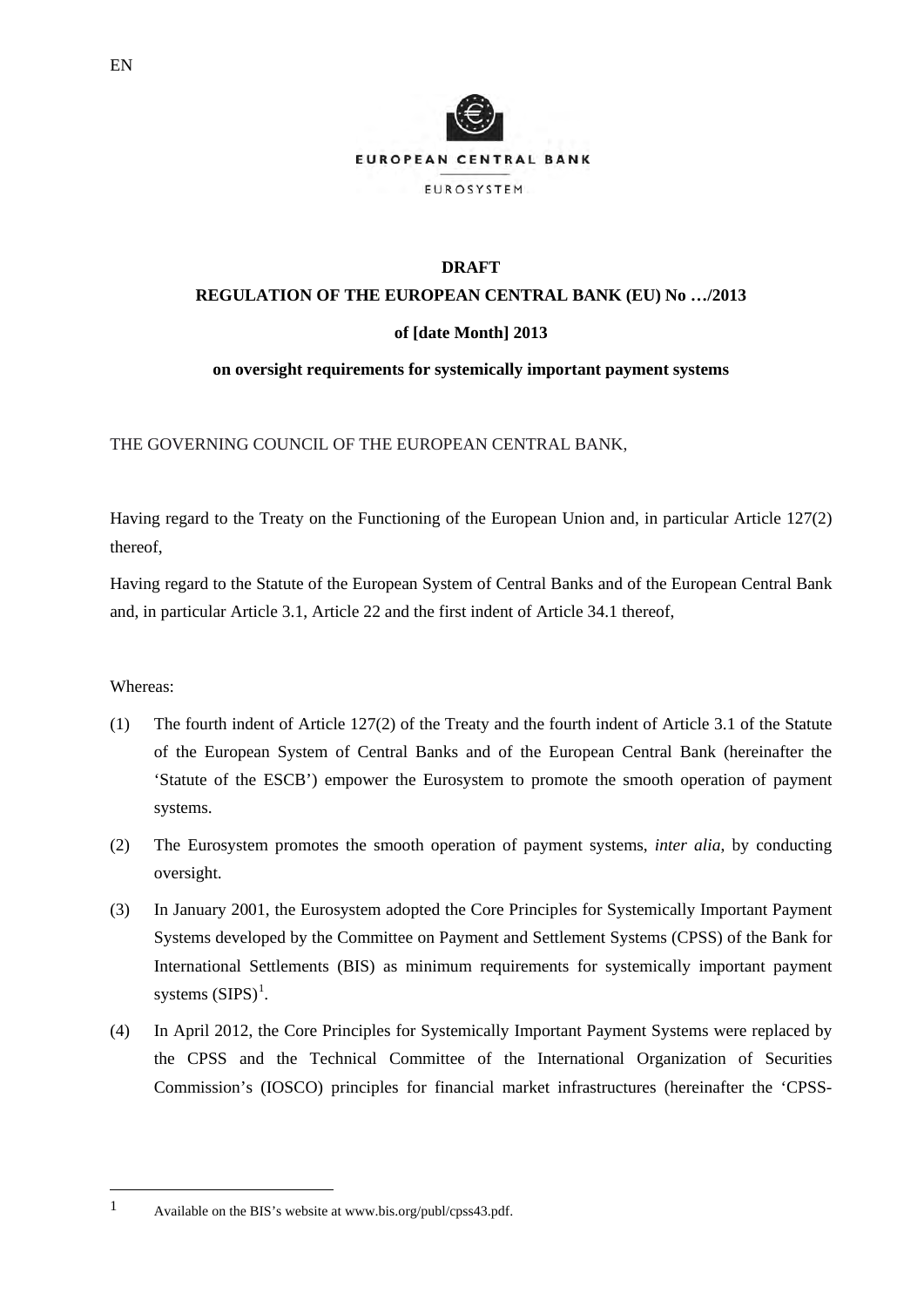IOSCO principles')<sup>[2](#page-1-0)</sup>, which harmonise and strengthen existing international oversight standards for, *inter alia*, SIPS.

- (5) According to the CPSS-IOSCO principles, SIPS should be subject to effective oversight, against clearly defined and publicly disclosed criteria, because of their potential to trigger systemic risks if insufficiently protected against the risks to which they are exposed. In addition, competent authorities should have sufficient powers and resources to fulfil their respective tasks, including taking corrective action. The CPSS-IOSCO recommends implementing these principles to the fullest extent allowed by the national legal and regulatory frameworks.
- (6) Therefore, and in order to ensure the efficiency and soundness of SIPS, the European Central Bank (ECB) has decided to implement the CPSS-IOSCO principles by means of a regulation. Authorities in other countries are also expected to similarly introduce and apply the CPSS-IOSCO principles in their respective legal and regulatory framework to the fullest extent allowed by such framework.
- (7) This Regulation covers SIPS, including both large-value payment systems and retail payment systems of systemic importance. It applies to payment systems operated both by central banks and private operators. The requirements for payment systems operated by central banks reflect the different risk profiles and statutory responsibilities of the central banks.
- (8) Under Guideline ECB/2012/27 of 5 December 2012 on a Trans-European Automated Real-time Gross settlement Express Transfer system (TARGET2)<sup>[3](#page-1-1)</sup> TARGET2 has a decentralised structure linking together a multiplicity of payment systems. The TARGET2 component systems are harmonised to the greatest extent possible with certain exceptions in the event of national law constraints. TARGET2 is also characterised by a single technical platform called the Single Shared Platform. The Governing Council has final competence in relation to TARGET2 and safeguards its public function: this governance arrangement is reflected in the oversight of TARGET2.
- (9) The efficiency and soundness of a SIPS requires compliance with applicable national laws and clear rules, procedures and contracts under which it operates. Compliance with the law refers to the legal systems of all countries in which a SIPS operator or its participants operate.
- (10) The efficiency and soundness of a SIPS also depends on the clarity and appropriateness of its governance arrangements, which must be clearly documented.
- (11) A sound and evolving framework to comprehensively manage legal, credit, liquidity, operational, general business, custody, investment and other risks is essential to identify, measure, monitor and manage the entire range of risks that arise in or are borne by a SIPS operator. This also holds true for the soundness and resilience of a SIPS operator's collateral framework participant default rules and procedures and business continuity plans.

**.** 

<span id="page-1-0"></span><sup>2</sup> Available on the BIS's website at www.bis.org/publ/cpss101a.pdf.

<span id="page-1-1"></span><sup>3</sup> OJ L 30, 30.1.2013, p. 1.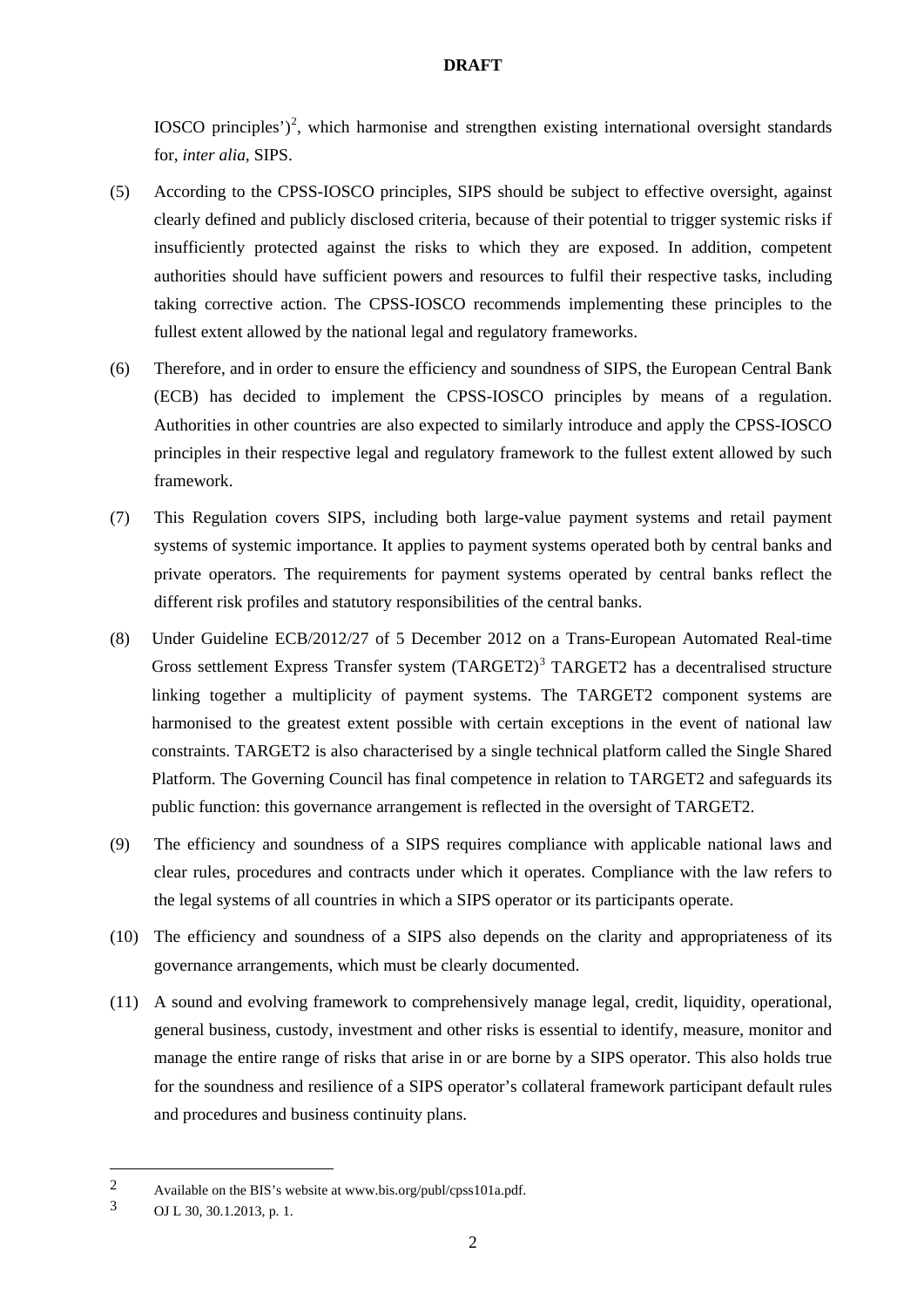- (12) The reduction of systemic risk requires, *inter alia*, settlement finality. The Union has adopted Directive 98/26/EC of the European Parliament and of the Council of 19 May 1998 on settlement finality in payment and securities settlement systems<sup>[4](#page-2-0)</sup>. Directive  $98/26$ /EC requires the rules for systems designated under it to define the moment of entry (after which transfer orders shall be legally enforceable and, even in the event of insolvency proceedings against a participant, binding on third parties) and the moment of irrevocability of transfer orders. Intraday or real time settlement may also be advisable if compatible with the SIPS general business model and necessary to enable the SIPS operator and participants to manage their respective credit and liquidity risks.
- (13) Objective, risk-based, and publicly disclosed criteria for participation in a SIPS, permitting fair and (subject to acceptable risk control standards) open access to a SIPS, promote the safety and efficiency of the SIPS and of the markets it serves, while not restricting free provision of services to a disproportionate extent.
- (14) An overall efficient and effective SIPS, with clearly defined, measurable and achievable goals and objectives, is best equipped to meet the needs of the SIPS participants and the markets it serves.
- (15) The ECB has recourse to the national central banks to carry out ESCB tasks to the extent deemed possible and appropriate.
- (16) The requirements laid down in this Regulation are proportionate to the specific risks and exposures of SIPS.
- (17) The possibility for overseers to request corrective measures to remedy or avoid repetition of noncompliance with this Regulation, and to impose effective, proportionate and dissuasive sanctions for infringements of this Regulation is an essential element in implementing the CPSS-IOSCO principles to the fullest extent allowed under the Treaty and the Statute of the ESCB.
- (18) It is necessary to subject compliance with the oversight requirements set by this Regulation to a transitional period, allowing for the SIPS operators to familiarise themselves with and to implement the requirements.

# HAS ADOPTED THIS REGULATION:

## *Article 1*

# **Subject matter and scope**

- 1. This Regulation lays down oversight requirements for SIPS.
- 2 The Governing Council shall adopt a decision identifying the payment systems that are subject to this Regulation, their respective operators and competent authorities. This list shall be maintained on the ECB's website and updated after each change.

 $\overline{a}$ 

<span id="page-2-0"></span><sup>4</sup> OJ L 166, 11.6.98, p. 45.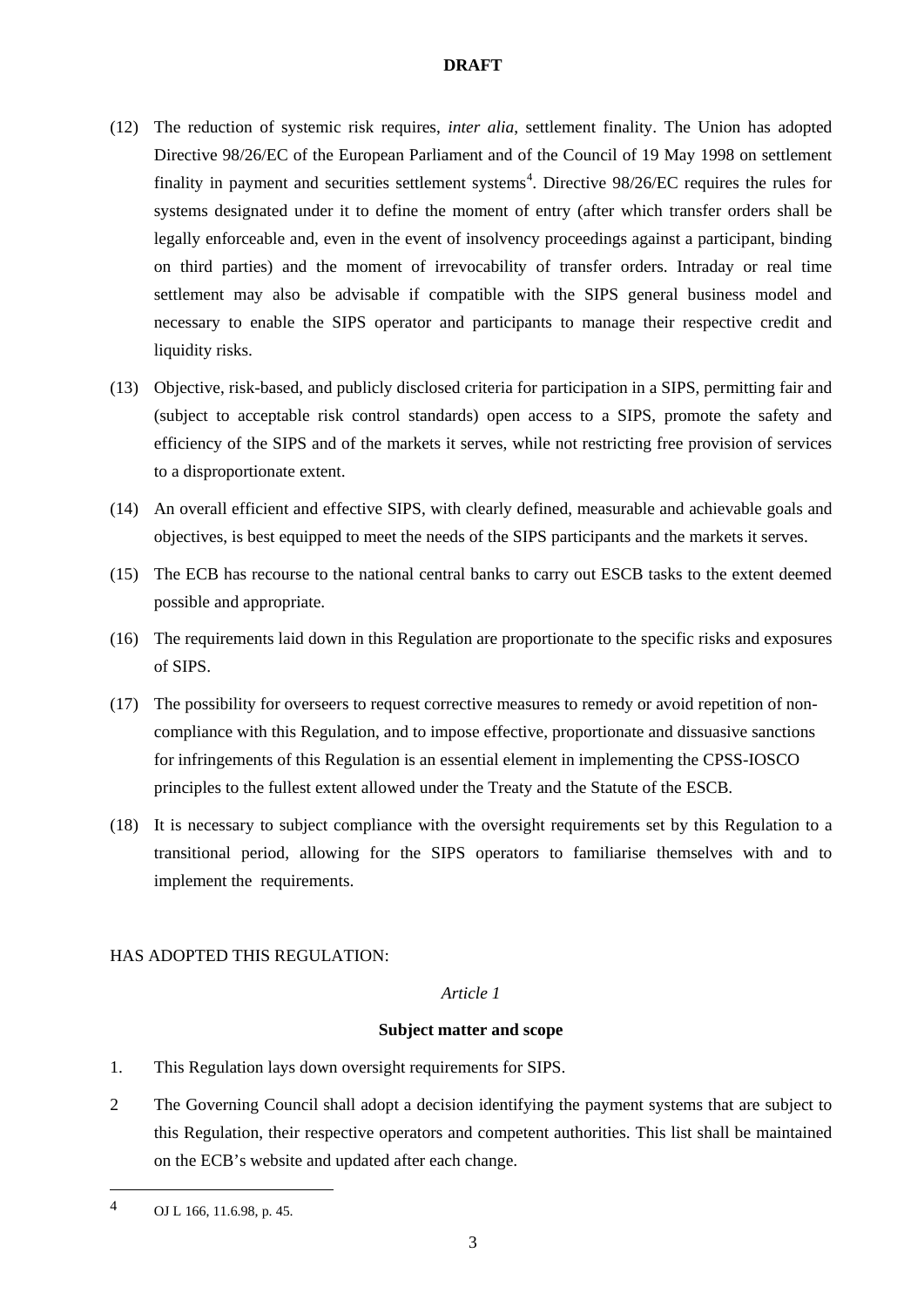- 3. A payment system shall be identified as a SIPS if: (a) it is eligible to be notified as a system pursuant to Directive 98/26/EC by a Member State whose currency is the euro or its operator is established in the euro area; and (b) at least two of the following occur over a calendar year:
	- (i) the total daily average value of euro-denominated payments processed exceeds EUR 10 billion;
	- (ii) its market share is at least one of the following:
		- 15% of total volume of euro-denominated payments at euro area level;
		- 5% of total volume of euro-denominated cross-border payments at euro area level;
		- 75% of total volume of euro-denominated payments at the level of a Member State whose currency is the euro;
	- (iii) its cross-border activity (i.e. participants established in a country other than that of the SIPS operator and/or cross border links with other payment systems) involves five or more countries and generates a minimum of 33% of the total volume of euro-denominated payments processed by that SIPS;
	- (iv) it is used for the settlement of other FMIs.
- 4. SIPS operators shall ensure compliance of the SIPS they operate with the requirements set out in Articles 3 to 21.

### *Article 2*

# **Definitions**

For the purposes of this Regulation:

- (1) 'payment system' means a formal arrangement between three or more participants, not counting possible settlement banks, central counterparties clearing houses or indirect participants, with common rules and standardised arrangements for the execution of transfer orders between the participants;
- (2) 'systemic risk' means the risk that the inability of a participant or the SIPS operator to meet their respective obligations in a SIPS will cause other participants and/or the SIPS operator to be unable to meet their obligations when they become due, potentially with spillover effects threatening the stability of or confidence in the financial system;
- (3) 'SIPS operator' means the legal entity legally responsible for operating a SIPS;
- (4) 'competent authority' means the Eurosystem central bank with primary oversight responsibility identified as such pursuant to Article 1(2);
- (5) 'Eurosystem SIPS' means SIPS owned and operated by a Eurosystem central bank;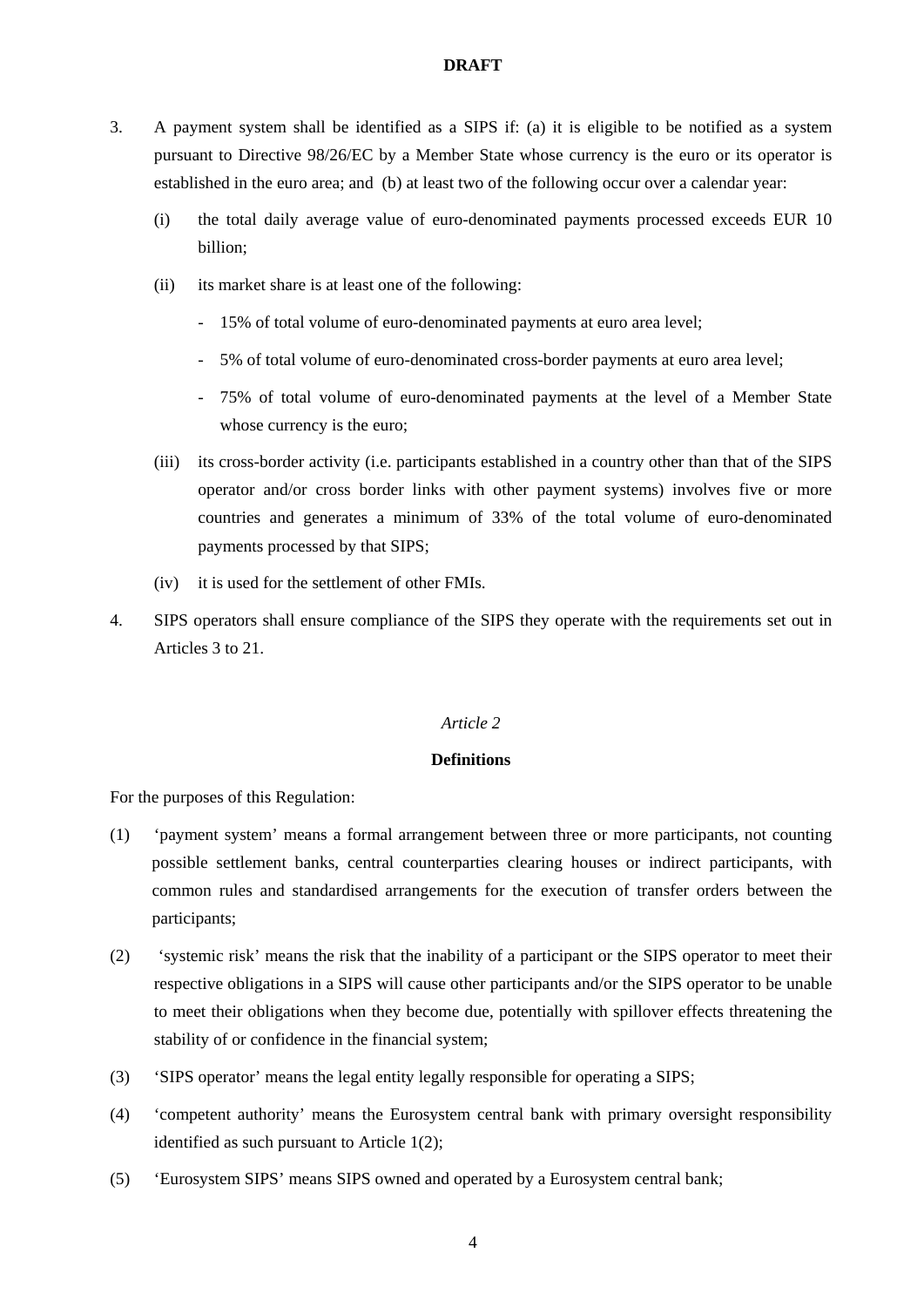- (6) 'legal risk' means the risk arising from the application of law or regulation, usually resulting in a loss;
- (7) 'credit risk' means the risk that a counterparty, whether a participant or other entity, will be unable to fully meet its financial obligations when they fall due or at any time in the future;
- (8) 'liquidity risk' means the risk that a counterparty, whether a participant or other entity, will have insufficient funds to meet its financial obligations when they fall due, although it may have sufficient funds to do so in the future;
- (9) 'operational risk' means the risk that deficiencies in information systems or internal processes, human error, management failures, or disruptions caused by external events or outsourced services will result in the reduction, deterioration or breakdown of services provided by a SIPS;
- (10) 'custody risk' means the risk of incurring a loss on assets held in custody in the event of a custodian's or sub-custodian's insolvency, negligence, fraud, poor administration or inadequate recordkeeping;
- (11) 'investment risk' means the risk of loss faced by a SIPS operator or participant when the SIPS operator invests its own or its participants' resources, e.g. collateral;
- (12) 'market risk' means the risk of losses, in both on- and off-balance sheet positions, arising from movements in market prices;
- (13) 'deferred net settlement system' (DNS) means a system which settles on a net basis at the end of a predefined settlement cycle, e.g. at the end of, or during, the business day;
- (14) 'cross-border collateral' means collateral for which, from the perspective of the country in which the assets are accepted as collateral, at least one of the following is foreign: (a)\_the currency of denomination; (b) the country in which the assets are located; or (c) the country in which the issuer is established;
- (15) 'cross-border payment' means a payment between participants established in different countries;
- (16) 'financial market infrastructure' (FMI) means a multilateral system among participating institutions, including the system operator, used to clear, settle, or record payments, securities, derivatives, or other financial transactions;
- (17) 'participant' means an entity that is identified or recognised by a payment system and, either directly or indirectly, is allowed to send transfer orders to that system and is capable of receiving transfer orders from it;
- (18) 'the Board' means the administrative or supervisory board of a SIPS operator, or both, in accordance with national law;
- (19) 'the Management' means executive directors, i.e. members of a unitary board who are engaged in the daily management of the SIPS operator and members of a managerial board of the SIPS operator in a dual board system;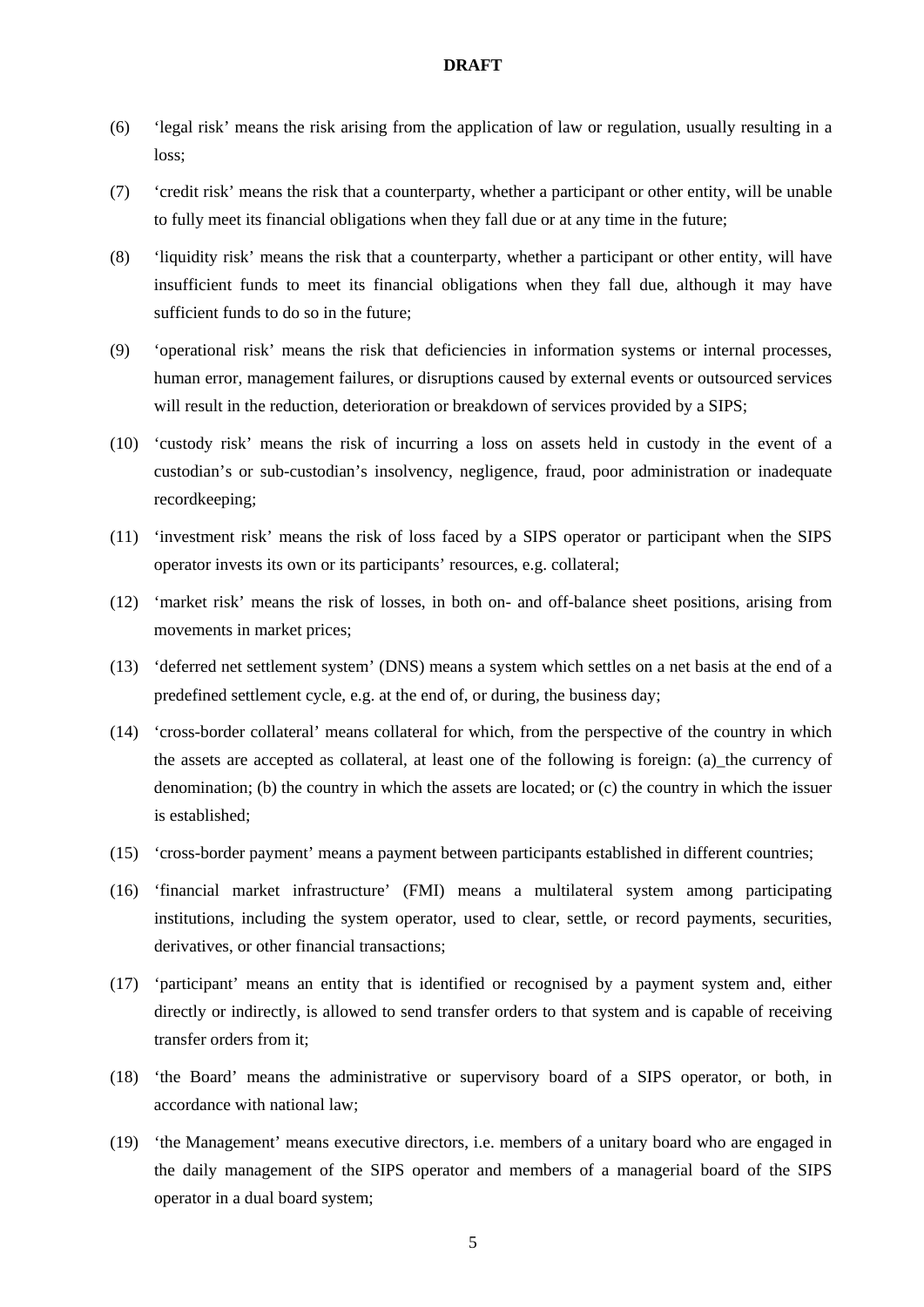- (20) 'relevant stakeholders' means participants, FMIs that have an impact on the risk in a SIPS, and, on a case-by-case basis, other affected market actors;
- (21) 'credit exposure' means an amount or value at risk that a participant will not settle for full value, either when due or at any time thereafter;
- (22) 'collateral' means an asset or third-party commitment that is used by a collateral provider to secure an obligation vis-à-vis a collateral taker. Collateral includes both domestic and cross-border collateral;
- (23) 'liquidity provider' means a provider of cash under Articles 5(3), 6(5), 8(1), 8(9) and 8(11) or assets under Article 8(4), including a SIPS participant or external party;
- (24) 'extreme but plausible market conditions' means a comprehensive set of historical and hypothetical conditions, including the most-volatile periods that have been experienced by the markets the SIPS serves;
- (25) 'intended settlement date' means the date that is entered into SIPS as the settlement date by the sender of a transfer order;
- (26) 'general business risk' means any potential impairment of the financial position of the SIPS as a business concern as a consequence of a decline in its revenues or an increase in its expenses, such that expenses exceed revenues and result in a loss that must be charged against capital;
- (27) 'recovery and orderly wind-down plan' means a plan developed by the SIPS operator to reestablish the smooth operation of the SIPS, or to orderly close the SIPS, after experiencing financial losses or in case of insolvency;
- (28) 'material' qualifies a risk, a dependency and/or a change which may affect the ability of an entity to perform or provide services as expected;
- (29) 'relevant authorities' means authorities who have a legitimate interest in accessing information from a SIPS to fulfil their statutory requirements, e.g. resolution authorities and supervisors of major participants;
- (30) 'principal risk' means the risk that the seller or buyer of a currency will deliver such currency or pay without the corresponding payment or delivery taking place. This excludes the interest payable on the obligation;
- (31) 'custodian bank' means a bank holding and safeguarding the financial assets of third parties;
- (32) 'settlement bank' means a bank holding accounts with regards to payments, where the discharge of obligations arising from a payment system takes place;
- (33) '*nostro* agent' means a bank used by the participants in a SIPS for settlement;
- (34) 'one-sided payment' means a payment in one currency;
- (35) 'two-sided payment' means a payment involving two transfers in different currencies;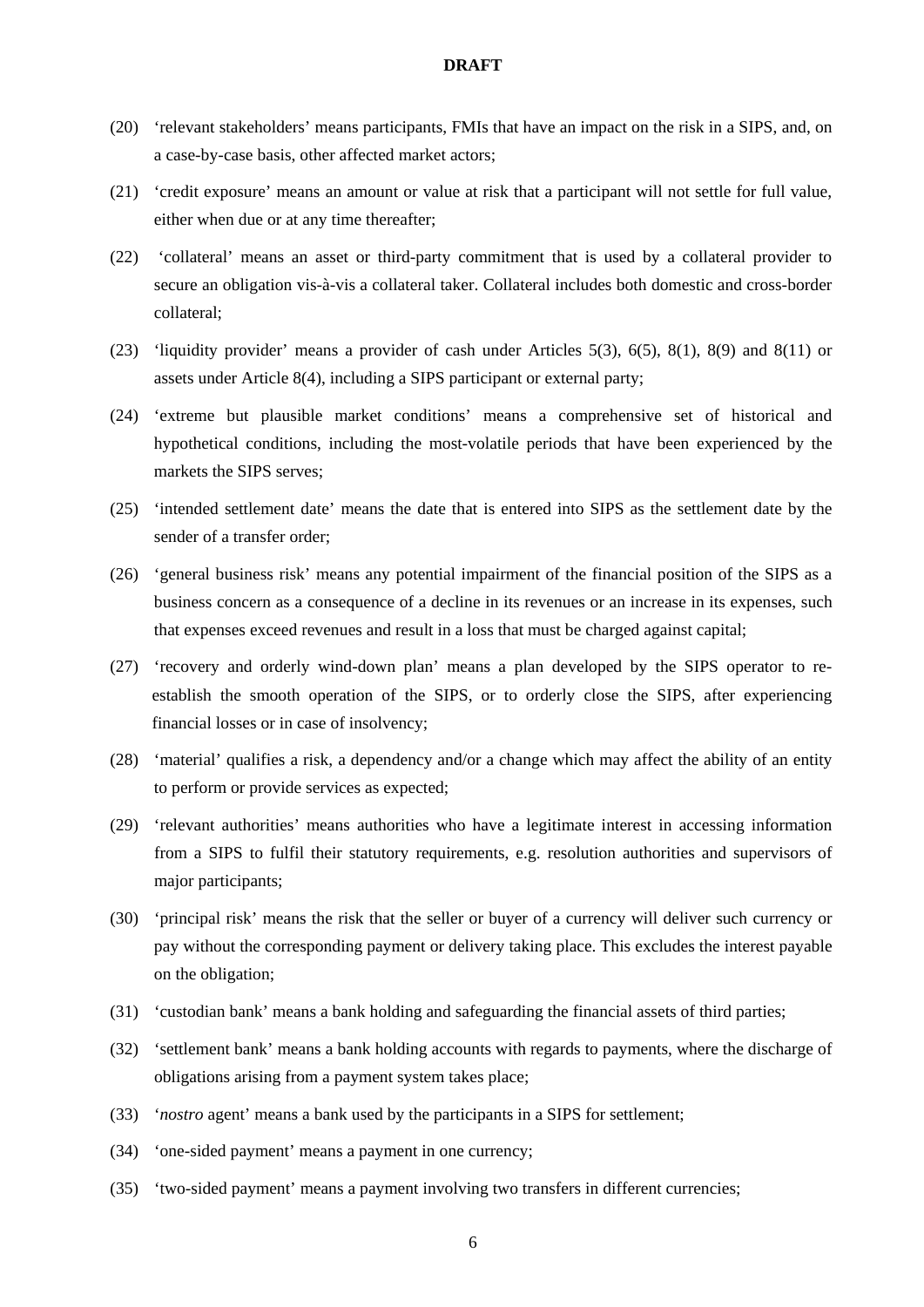(36) 'wrong-way risk' means risk arising from exposure to a participant or issuer when the collateral provided by that participant or issued by that issuer is highly correlated with its credit risk.

## *Article 3*

# **Legal soundness**

- 1. A SIPS operator shall assess whether the applicable law in all relevant legal systems provides a high degree of certainty for and supports each material aspect of the activities of its SIPS.
- 2. A SIPS operator shall establish SIPS rules and procedures and enter into contracts, which are clear and consistent with the applicable law in all relevant legal systems.
- 3. A SIPS operator shall be able to specify the applicable law, rules, procedures and contracts for the operation of a SIPS to competent authorities, participants, and, where relevant, participants' customers, in a clear and understandable way.
- 4. A SIPS operator shall take measures to ensure that its rules, procedures, and contracts are enforceable in all relevant legal systems, and that the actions it takes under such rules, procedures and contracts will not be voided, reversed, or subject to stays.
- 5. A SIPS operator conducting business in more than one legal system shall identify and mitigate the risks arising from any potential conflict of laws.
- 6. A SIPS operator shall use its best efforts to ensure the SIPS's designation under Directive 98/26/EC.

## *Article 4*

### **Governance**

- 1. A SIPS operator shall have documented objectives which place a high priority on the safety and efficiency of the SIPS. The objectives shall explicitly support financial stability and other relevant public interest considerations, in particular open and efficient financial markets.
- 2. A SIPS operator shall have documented governance arrangements that provide clear and direct lines of responsibility and accountability. These arrangements shall be made available to the competent authority, owners and participants. A SIPS operator shall make abridged versions thereof available to the public.
- 3. The Board's roles and responsibilities shall be clearly defined. The Board's roles and responsibilities shall include all of the following:
	- (a) establishing clear strategic aims for the SIPS;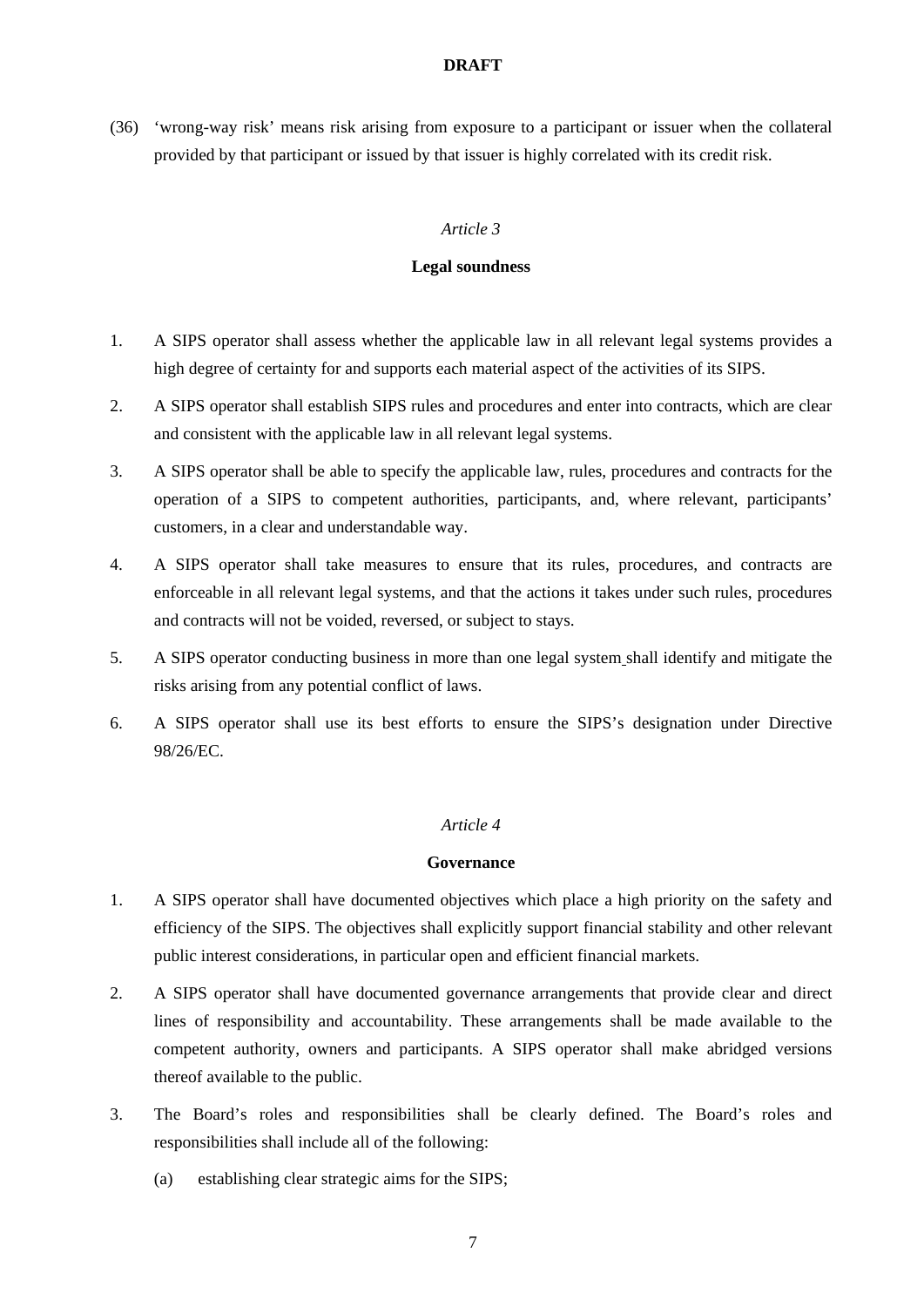- (b) establishing documented procedures for the SIPS' functioning, including procedures to identify, address and manage conflicts of interest of its members;
- (c) with the exception of Eurosystem SIPS, ensuring the effective selection, monitoring, and, where appropriate, removal of members of Management;
- (d) with the exception of Eurosystem SIPS, establishing appropriate compensation policies, consistent with best practices and based on long-term achievements.
- 4. Except for Eurosystem SIPS, the Board shall review both its overall performance and the performance of its individual Board members at least annually.
- 5. The Board's composition shall ensure integrity and, except for Eurosystem SIPS, an appropriate mix of technical skills, knowledge and experience both of SIPS and of the financial market in general, allowing the Board to fulfil its respective roles and responsibilities. The composition shall depend further on the general allocation of competencies according to the national law. Except for Eurosystem SIPS, when permitted by national law, the Board shall include non-executive board members.
- 6. Management's role, responsibilities and reporting lines shall be clearly defined. The composition shall ensure integrity and an appropriate mix of technical skills, knowledge and experience both of SIPS and of the financial market in general, allowing Management to fulfil its responsibilities for the operation and risk management of the SIPS operator. Management's responsibilities shall include, under Board direction, ensuring all of the following:
	- (a) that the SIPS operator's activities are consistent with its objectives, strategy and risk tolerance;
	- (b) that internal controls and related procedures are appropriately designed, executed and overseen in order to promote the SIPS operator's objectives;
	- (c) that internal controls and related procedures are subject to regular review and testing by well-trained and sufficiently staffed risk-management and internal-audit functions;
	- (d) active involvement in the risk-control process;
	- (e) that sufficient resources are allocated to the SIPS's risk-management framework.
- 7. The Board shall establish and oversee a documented risk-management framework, which shall:
	- (a) include the SIPS operator's risk-tolerance policy;
	- (b) assign responsibilities and accountability for risk decisions;
	- (c) address decision making in crises and emergencies;
	- (d) address internal control functions.

The Board shall ensure that the risk management and internal control functions have sufficient authority, independence, resources and access to the Board.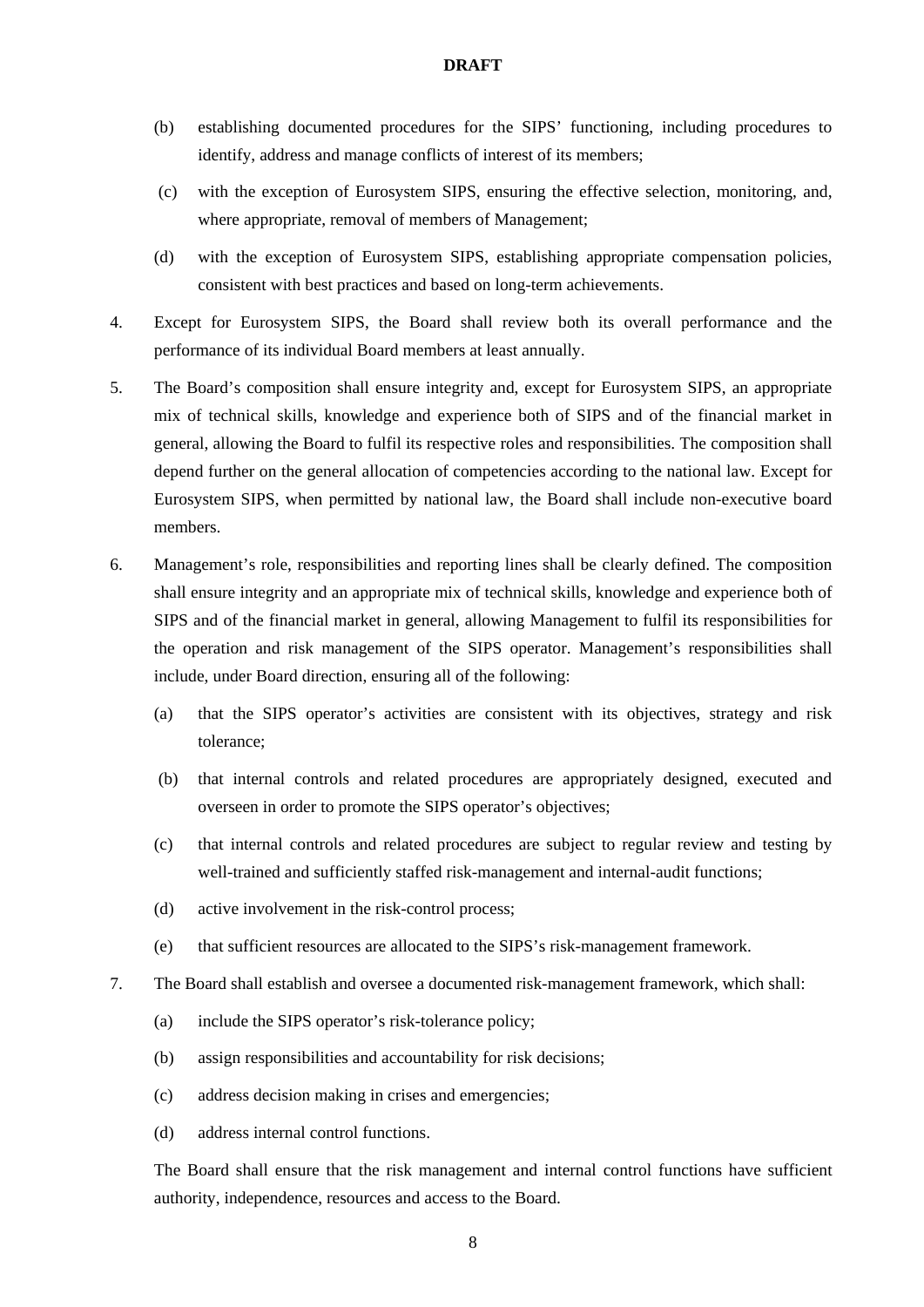8. The Board shall ensure that major decisions affecting the SIPS's technical and functional setup, rules and overall strategy, in particular, with regard to choice of a clearing and settlement arrangement, operating structure, scope of products cleared or settled, and use of technology and procedures, appropriately reflect the legitimate interests of the SIPS's relevant stakeholders. The relevant stakeholders and, where appropriate, the public shall be consulted reasonably in advance on such decisions.

# *Article 5*

#### **Framework for the comprehensive management of risks**

- 1. A SIPS operator shall establish and maintain a sound risk-management framework to comprehensively identify, measure, monitor and manage the range of risks that arise in or are borne by the SIPS. It shall review the risk-management framework at least annually. The risk-management framework shall:
	- (a) include the SIPS operator's risk-tolerance policy and appropriate risk-management tools;
	- (b) assign responsibility and accountability for risk decisions;
	- (c) address decision-making in emergency situations relating to a SIPS, including developments in financial markets potentially having an adverse effect on market liquidity and the stability of the financial system in any Member State whose currency is the euro where the SIPS operator or one of the participants are established.
- 2 A SIPS operator shall provide incentives to participants and, where relevant, their customers to manage and limit the risks they pose to and bear from the SIPS.
- 3. A SIPS operator shall review the material risks the SIPS bears from and poses to other entities, including, *inter alia*, FMIs, settlement banks, liquidity providers and service providers, as a result of interdependencies at least annually. The SIPS operator shall develop risk-management tools that are robust and proportionate to the identified level of risk.
- 4. A SIPS operator shall define the SIPS' critical operations and services. The SIPS operator shall identify specific scenarios that may prevent it from being able to provide these critical operations and services as a going concern and assess the effectiveness of all options for recovery or, with the exception of Eurosystem SIPS, an orderly wind-down. It shall review the SIPS' critical operations and services at least annually. Based on this assessment, a SIPS operator shall prepare a plan for the SIPS' recovery or, except for Eurosystem SIPS, an orderly wind-down. The recovery and orderly wind-down plan shall contain, *inter alia*, a substantive summary of the key recovery and orderly wind-down strategies, a restatement of the SIPS's critical operations and services, and a description of the measures needed to implement the key strategies. A SIPS operator shall, where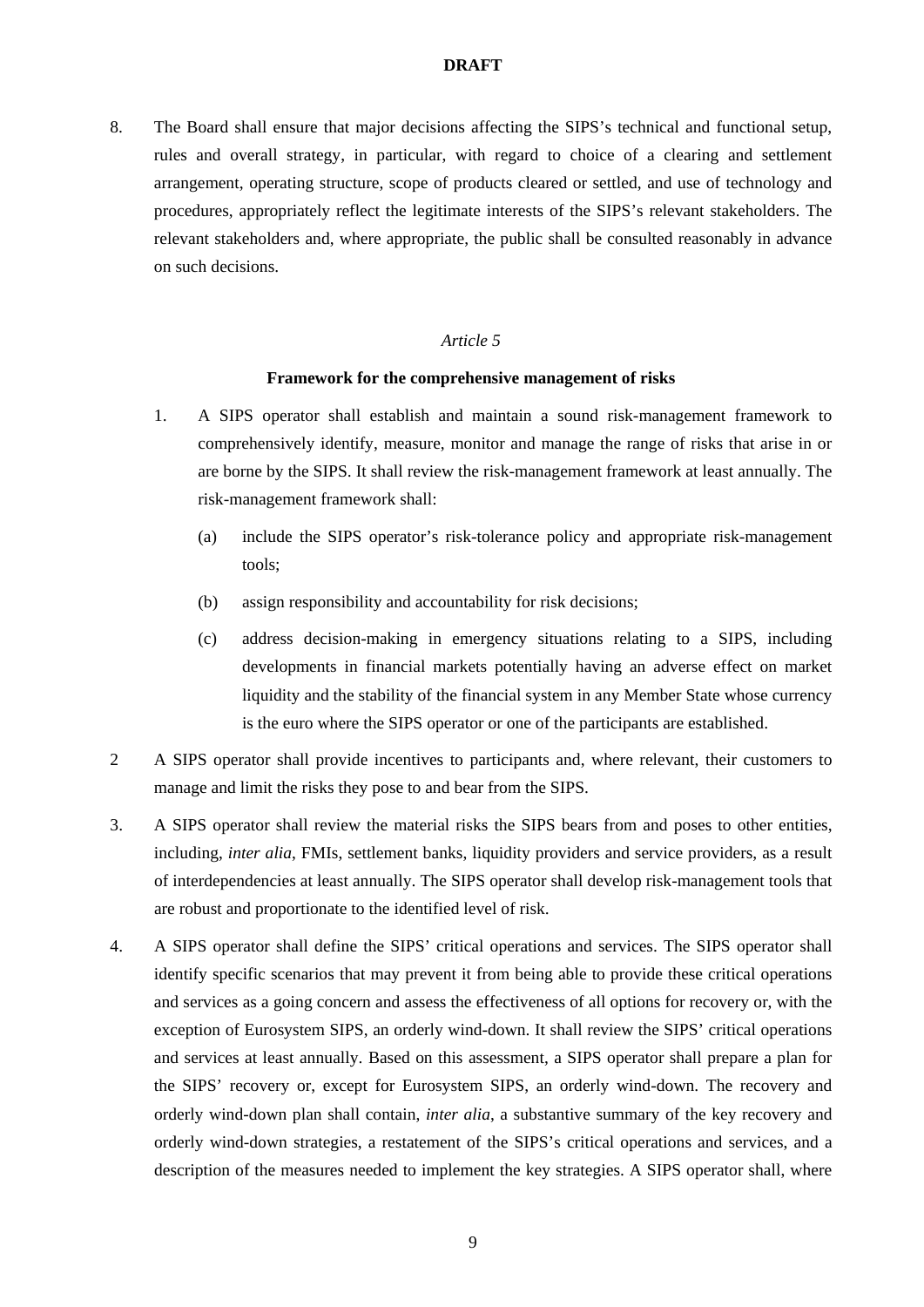applicable, provide relevant authorities with the information needed for purposes of resolution planning. It shall review the recovery and orderly wind-down plan at least annually.

5. With regards to participants, a SIPS operator shall establish an effective, proportionate and dissuasive financial penalties regime and/or loss-sharing arrangements.

### *Article 6*

## **Credit risk**

- 1. A SIPS operator shall establish a robust framework to measure, monitor and manage its credit exposures to its participants and credit exposures amongst participants arising from the SIPS payment, clearing, and settlement processes.
- 2. A SIPS operator shall identify all sources of credit risk. The measurement and monitoring of credit exposures shall take place throughout the day, using timely information and appropriate riskmanagement tools.
- 3. A SIPS operator, including one operating a DNS with a settlement guarantee, that in the course of SIPS operations incurs credit exposure vis-à-vis its participants, shall cover its credit exposure to each participant using collateral, guarantee funds, equity (after deduction of the amount dedicated to cover general business risk) and other equivalent financial resources.
- 4. A SIPS operator, including one operating a DNS with no settlement guarantee, but where participants face credit exposures arising from the SIPS payment, clearing and settlement processes, shall have in place rules or contractual arrangements with these participants. The rules or contractual arrangements shall ensure that the participants will provide sufficient resources, as defined in paragraph 3, to cover credit exposures resulting from the SIPS payment, clearing and settlement processes in relation to the two participants which, together with their affiliates, have the largest aggregate credit exposure.
- 5. A SIPS operator shall establish rules and procedures to address losses directly resulting from defaults by one or more participants on their obligations to the SIPS. These rules and procedures shall address the allocation of potentially uncovered losses, including the repayment of any funds a SIPS operator may borrow from liquidity providers. They shall include the SIPS operator's rules and procedures to replenish any financial resources used by the SIPS during a stress event, to the level laid down in paragraph 3.

## *Article 7*

## **Collateral**

1. A SIPS operator shall only accept the following assets as collateral: (a) cash; and (b) assets with low credit, liquidity and market risks, i.e. assets for which the SIPS operator can demonstrate to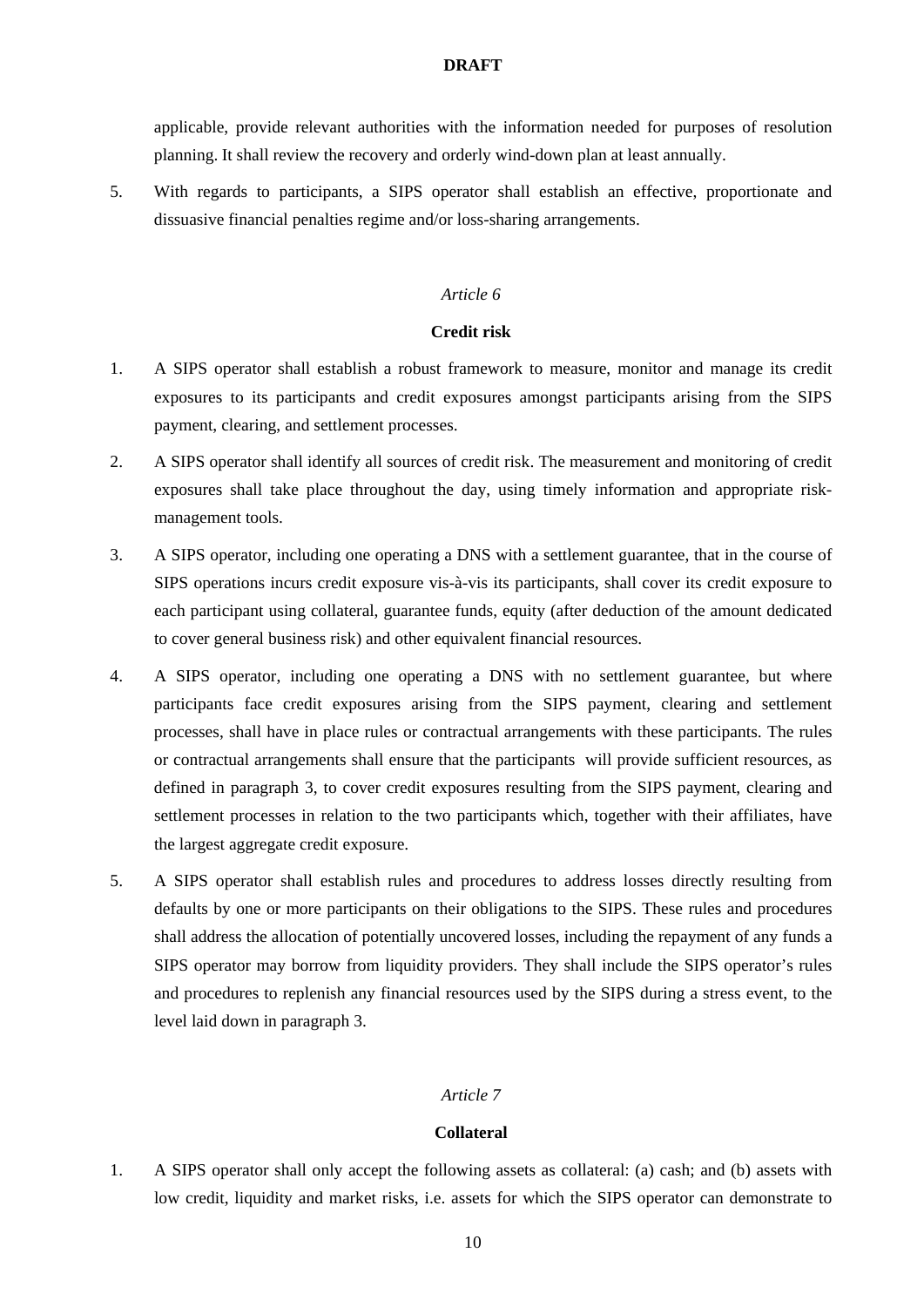the competent authority based on an adequate internal assessment that they meet all of the following conditions:

- (i) they have been issued by an issuer with low credit risk;
- (ii) they are freely transferable without any legal constraint or third party claims;
- (iii) they present low market risk;
- (iv) they are denominated in a currency the risk of which is managed by the SIPS operator;
- (v) they have reliable price data published on a regular basis;
- (vi) they are not otherwise subject to significant wrong-way risk;
- (vii) they are not issued by the participant providing the collateral or an entity that is part of the same group as that participant, except in the case of a covered bond and only where the assets in the cover pool are appropriately segregated within a robust legal framework and satisfy the requirements set out in points (i) to (vi).

In performing the internal assessment of points (i) to (vii), the SIPS operator shall define, document and apply an objective methodology.

- 2. A SIPS operator shall establish and implement policies and procedures to monitor the credit quality, market liquidity and price volatility of each asset accepted as collateral. A SIPS operator shall monitor on a regular basis, and at least annually, the adequacy of its valuation policies and procedures. Such review shall also be carried out whenever a material change occurs that affects the SIPS's risk exposure. A SIPS operator shall mark-to-market its collateral at least on a daily basis.
- 3. A SIPS operator shall establish stable and conservative haircuts and shall test them at least annually and take into account stressed market conditions. Haircut procedures shall be validated by personnel other than those who created and applied the haircut procedures at least annually.
- 4. A SIPS operator shall take measures to avoid concentrated holdings of certain assets where this would significantly impair the ability to liquidate such assets quickly without significant adverse price effects.
- 5. A SIPS operator that accepts cross-border collateral shall identify and mitigate the risks associated with its use and ensure that the cross-border collateral can be used in a timely manner.
- 6. A SIPS operator shall use an effective and operationally flexible collateral management system.
- 7. Paragraphs 1 shall not apply to Eurosystem SIPS.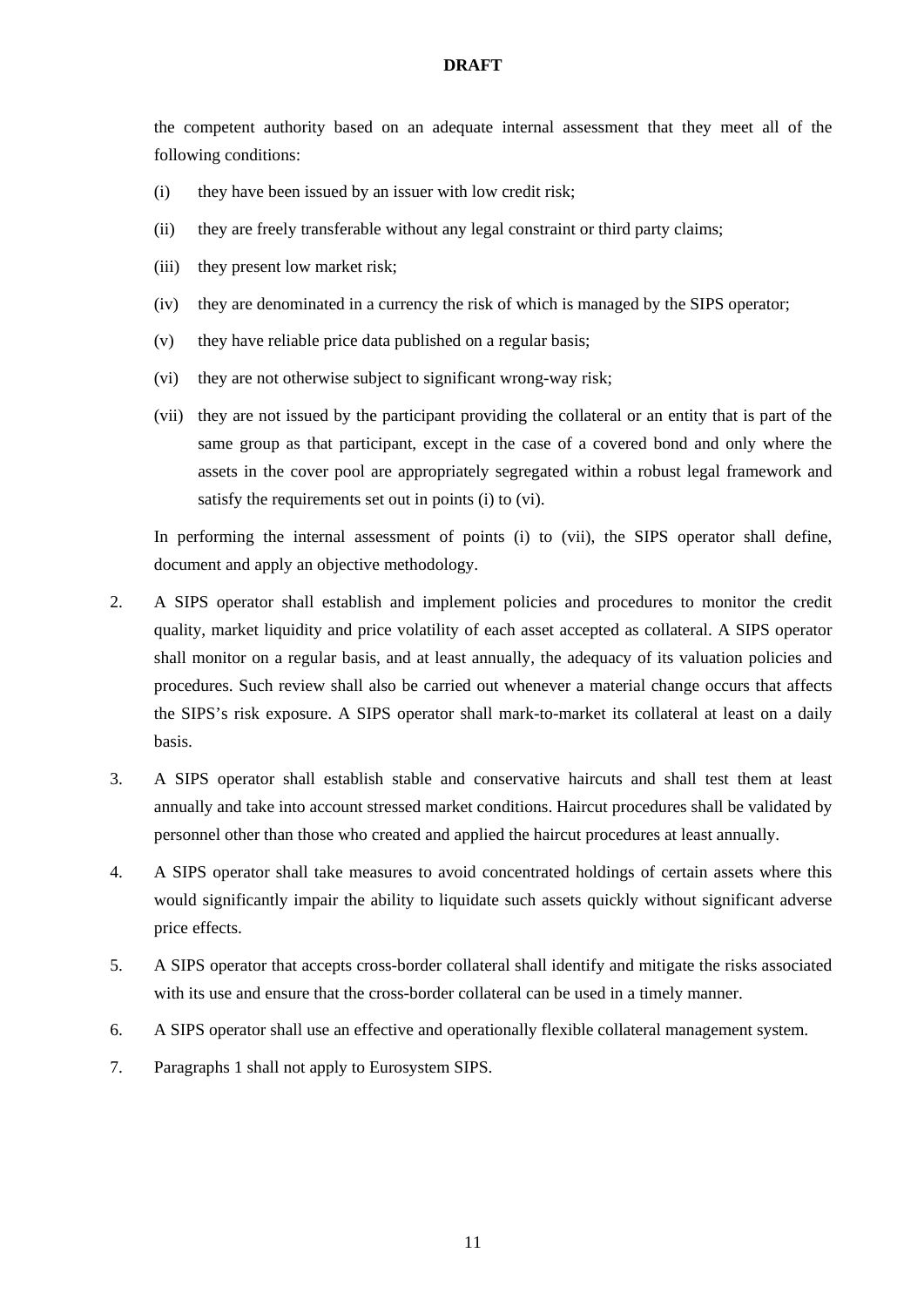## *Article 8*

## **Liquidity risk**

- 1. A SIPS operator shall establish a comprehensive framework to manage liquidity risks posed by the SIPS's participants, settlement banks, *nostro* agents, custodian banks, liquidity providers and other relevant entities.
- 2. A SIPS operator shall put in place operational and analytical tools, which enable it to identify, measure and monitor settlement and funding flows, including the use of intraday liquidity, on an on-going and timely basis.
- 3. A SIPS operator shall hold sufficient liquid resources at all times, in all currencies in which it operates, to effect same-day settlement of payment obligations in a wide range of potential stress scenarios. Where appropriate, this shall include intraday or multiday settlement. The stress scenarios shall include: (a) a default, under extreme but plausible market conditions, of the participant which, together with its affiliates, has the largest aggregate payment obligation; and (b) other scenarios in accordance with paragraph 11.
- 4. A SIPS operator settling one-sided payments in euro shall hold liquid resources, in accordance with paragraph 3, to effect timely settlement of payment obligations in the event of a default of the participant which, together with its affiliates, has the largest aggregate payment obligation as determined by paragraph 3(a) in any of the following ways:
	- (a) in cash with the Eurosystem; or

 (b) in eligible collateral as defined in the collateral framework of the Eurosystem laid down in Guideline ECB/2011/14 of 20 September 2011 on monetary policy instruments and procedures of the Eurosystem<sup>[5](#page-11-0)</sup>, if the SIPS operator has access to Eurosystem standing facilities.

- 5 A SIPS operator settling one-sided payments in euro shall hold additional liquid resources, in accordance with paragraph 3(b), in the ways defined in paragraph 4 or with a creditworthy commercial bank in one or more of the following instruments:
	- (a) committed lines of credit;
	- (b) committed foreign exchange swaps;
	- (c) committed repos;
	- (d) assets as defined in Article 7(1), which are held by a custodian;
	- (e) investments that are readily available and convertible into cash with prearranged funding arrangements for which the SIPS operator can demonstrate to the competent authority, based on an adequate internal assessment, that the funding arrangements are highly reliable, even in extreme but plausible market conditions.

 $\overline{a}$ 

<span id="page-11-0"></span><sup>5</sup> OJ L 331, 14.12.2011, p. 1.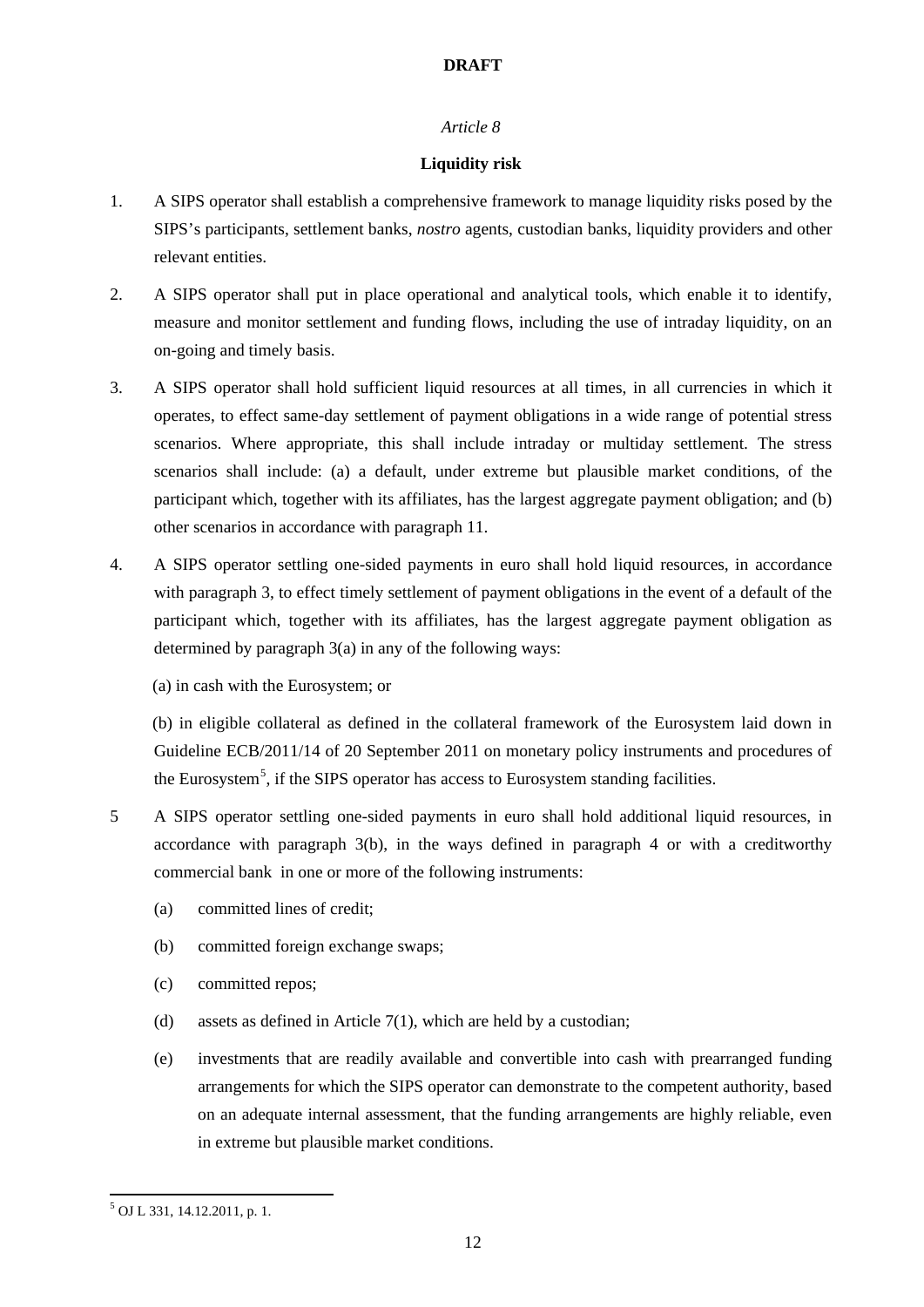The SIPS operator shall be prepared to demonstrate to the competent authority, based on an adequate internal assessment, that the commercial bank is creditworthy.

- 6. A SIPS operator settling two-sided payments or one-sided payments in currencies other than the euro shall hold liquid resources, in accordance with paragraph 3, in ways defined in paragraph 5.
	- 7. Where a SIPS operator supplements the resources referred to in paragraph 3 with other assets, these assets shall be likely to be marketable or acceptable as collateral (for *e.g.* lines of credit, swaps, or repos) on an *ad hoc* basis following a default, even if this cannot be reliably prearranged or guaranteed under extreme but plausible market conditions. Assets shall be presumed as likely to be marketable or acceptable as collateral if the SIPS operator has taken into account the rules and practices of the relevant central bank on the eligibility of collateral.
	- 8. A SIPS operator shall not assume that emergency central bank credit will be available.
- 9. A SIPS operator shall carry out due diligence to verify that each provider of the SIPS' liquid resources under paragraph 3: (a) has sufficient and up-to-date information to understand and to manage its liquidity risks associated with the provision of cash or assets; and (b) has the capacity to provide cash or assets as required. A SIPS operator shall review its compliance with the due diligence obligation at least annually. Only entities with access to credit from the central bank of issue shall be accepted as liquidity providers. A SIPS operator shall regularly test its procedures for accessing the SIPS liquid resources.
- 10. A SIPS operator with access to central bank accounts, payment services or securities services shall use these services, where practicable.
- 11. A SIPS operator shall, through rigorous stress testing determine how much cash and other assets are required to satisfy the requirements under paragraphs 3 and 4. It shall regularly review this amount, *inter alia*, by considering a wide range of scenarios, including:
	- (a) the peak historic price volatilities of the above mentioned assets;
	- (b) shifts in other market factors including, *inter alia*, price determinants and yield curves;
	- (c) one or more participant defaults on the same day and on different subsequent days;
	- (d) simultaneous pressures in funding and assets markets,
	- (e) a spectrum of forward-looking stress scenarios in a variety of extreme but plausible market conditions.

Such scenarios shall also take into account the design and operation of the SIPS; examine all entities that might pose material liquidity risks to the SIPS, including, *inter alia*, settlement banks, *nostro* agents, custodian banks, liquidity providers, and linked FMIs; and where appropriate, cover a multiday period.

12. A SIPS operator shall document its reasons for holding, and shall have appropriate governance arrangements relating to, the amount of cash and other assets it maintains. It shall establish clear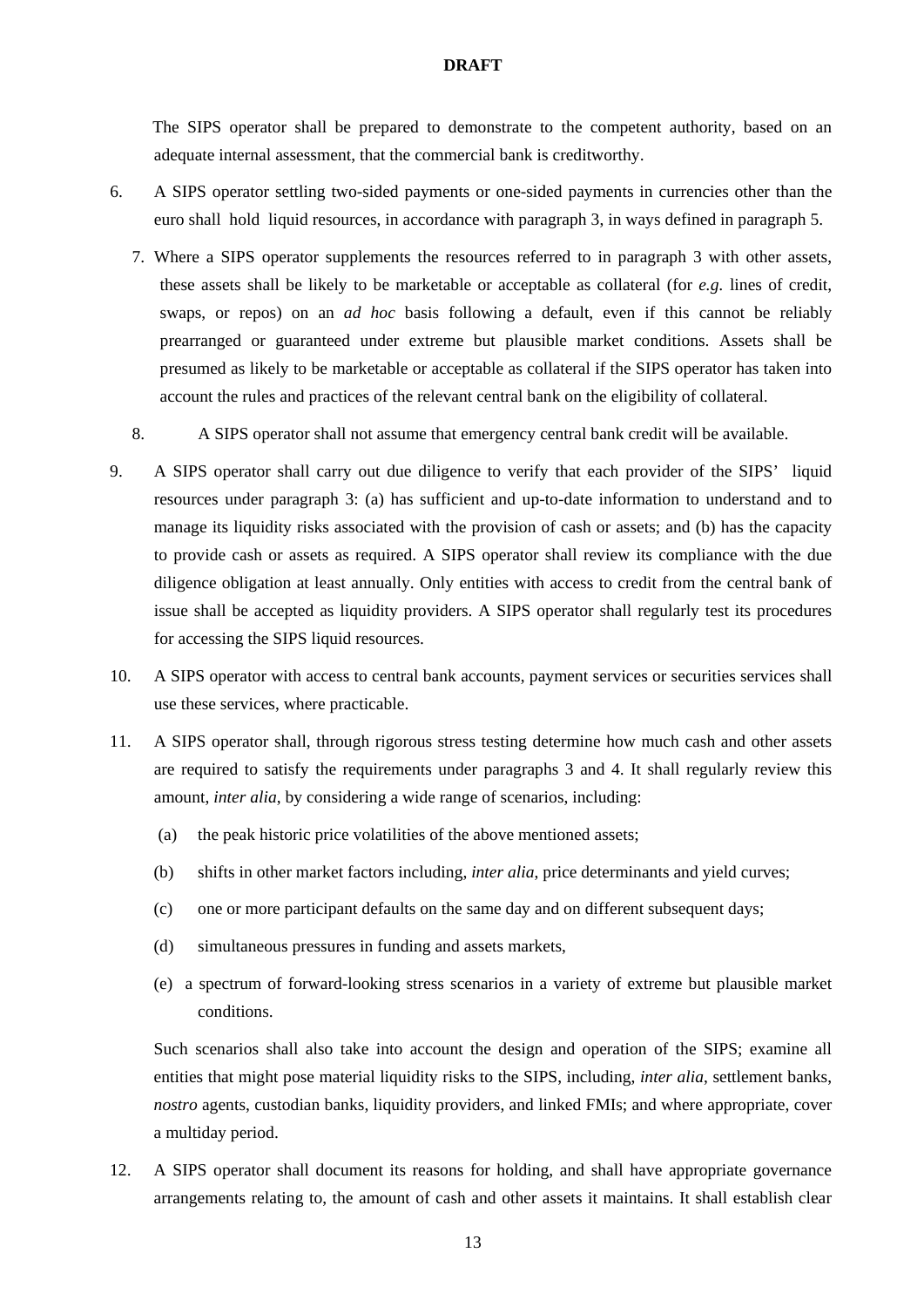procedures for reporting the results of its stress tests to the Board. It shall use these results to evaluate the adequacy of and make adjustments to its liquidity risk-management framework.

- 13. A SIPS operator shall establish clear rules and procedures enabling the SIPS to effect same-day and, where appropriate, timely intraday and multiday settlement of payment obligations following the default of one or more of its participants. These rules and procedures shall:
	- (a) address unforeseen and potentially uncovered liquidity shortfalls;
	- (b) aim to avoid the unwinding, revocation or delay of same-day settlement of payment obligations;
	- (c) indicate how to replenish the cash and other assets used by the SIPS during a stress event, to the extent required pursuant to paragraphs 3 to 5.

### *Article 9*

### **Final settlement**

A SIPS operator shall ensure that final settlement takes place no later than the end of the intended settlement date.

### *Article 10*

#### **Money settlements**

- 1. A SIPS operator settling one-sided payments in euro shall ensure that final settlement takes place in central bank money.
- 2. A SIPS operator settling two-sided payments or one-sided payments in currencies other than euro shall ensure that final settlement takes place in central bank money where practicable and available.
- 3. If central bank money is not used, a SIPS operator shall ensure that money settlements take place using a settlement asset with little or no credit and liquidity risk.
- 4. If a settlement takes place in commercial bank money, the SIPS operator shall monitor, manage, and limit credit and liquidity risks arising from the commercial settlement banks. In particular, the SIPS operator shall establish and monitor adherence to strict criteria for its settlement banks that take account of, among other things, their regulation and supervision, creditworthiness, capitalisation, access to liquidity, and operational reliability. The SIPS operator shall also monitor and manage the concentration of credit and liquidity exposures to the SIPS's commercial settlement banks.
- 5. If a SIPS operator conducts money settlements on its own books, it shall minimise and strictly control its credit and liquidity risks.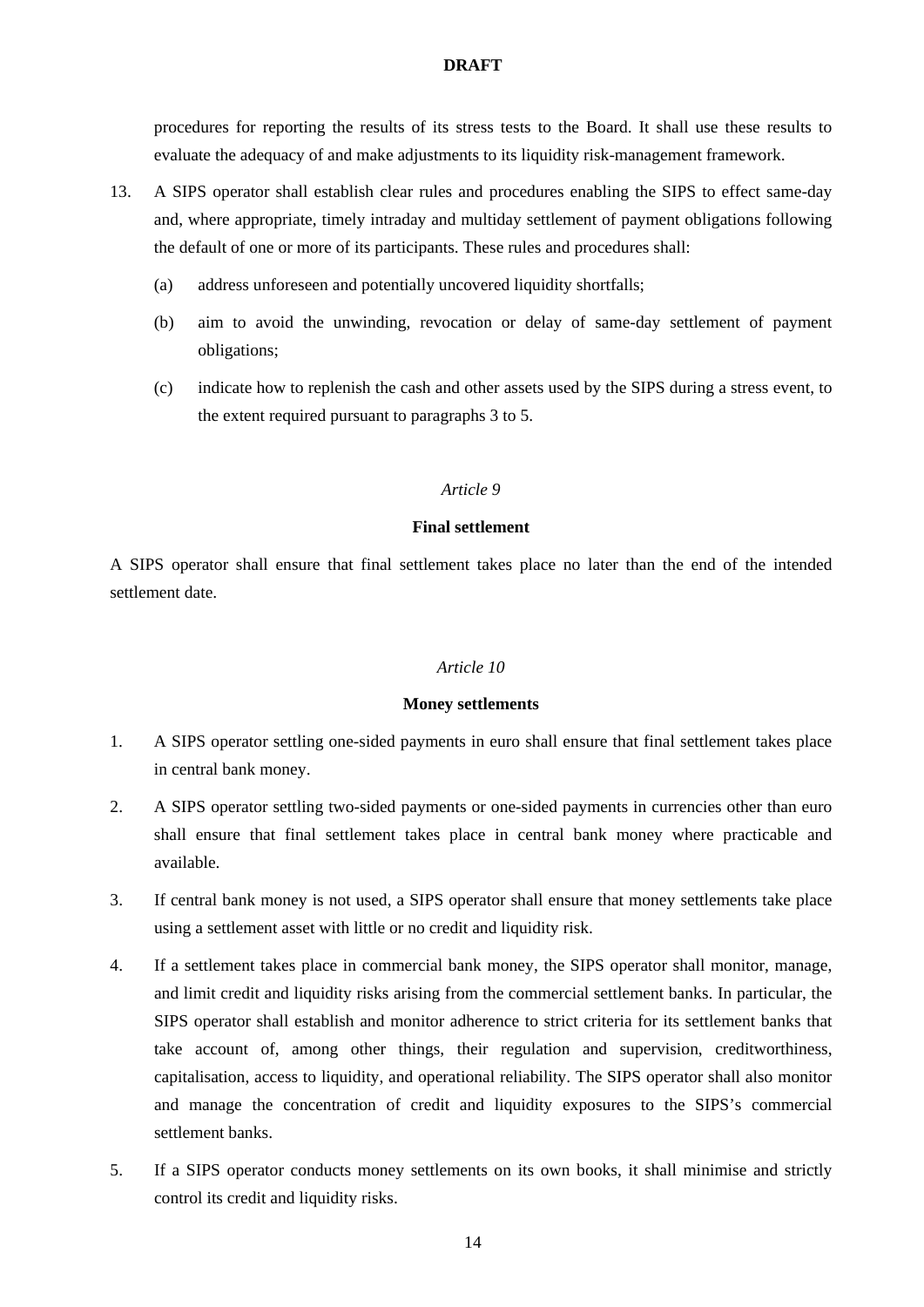- 6. A SIPS operator's legal agreements with any commercial settlement banks shall state clearly:
	- (a) when transfers on the books of individual settlement banks are expected to occur;
	- (b) that transfers are to be final when effected;
	- (c) that funds received shall be transferable as soon as possible, at least by the end of the day.

# *Article 11*

#### **Payment versus payment**

A SIPS operator using a payment versus payment mechanism shall eliminate principal risk by ensuring that the final settlement of one obligation occurs if and only if the final settlement of the linked obligation also occurs. This rule shall be followed regardless of whether settlement takes place on a gross or net basis and when finality occurs.

# *Article 12*

## **Participant-default rules and procedures**

- 1. A SIPS operator shall establish a definition of participant default in the SIPS rules and procedures, which shall include, as a minimum, a participant's failure to meet its financial obligations when they fall due, as a result, *inter alia*, of operational reasons, breach of agreement, or the commencement of insolvency proceedings against such participant. A SIPS operator shall distinguish between automatic and discretionary default. In the case of discretionary default, the SIPS operator shall specify which entity shall exercise that discretion. It shall review this definition at least annually.
- 2. A SIPS operator shall have default rules and procedures that enable it to continue to meet its obligations in the event of a participant default, which address the replenishment of resources following a default. The rules and procedures shall define, as a minimum, all of the following:
	- (a) the actions that a SIPS operator can take when a default occurs;
	- (b) whether taking such actions is automatic or discretionary and the means by which that discretion is exercised;
	- (c) potential changes to a SIPS operator's normal settlement practices to ensure timely settlement;
	- (d) the management of payments at different stages of processing;
	- (e) the probable sequencing of actions;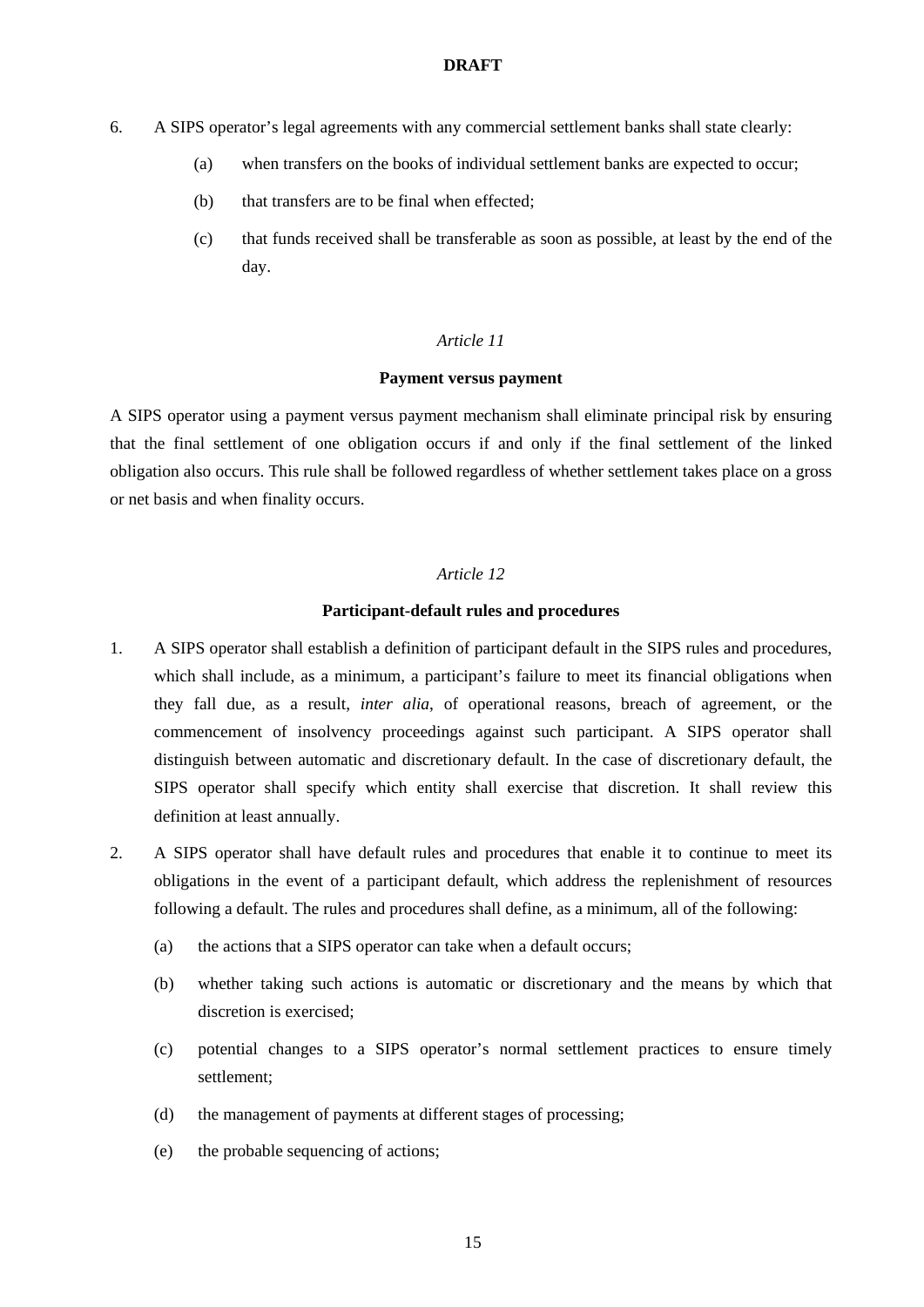- (f) the roles, obligations and responsibilities of the relevant parties, including non-defaulting participants;
- (g) other mechanisms to be activated to limit the impact of a default.
- 3. A SIPS operator shall be prepared to implement its default rules and procedures, including any appropriate discretionary procedures provided for in its rules. A SIPS operator shall ensure, *inter alia*, that: (a) it has the operational capacity, including sufficient well-trained personnel, to implement the procedures outlined in paragraph 2 in a timely manner; and (b) the SIPS's rules and procedures address documentation, information and communication needs, and, when more than one FMI or authority is involved, coordination.
- 4. A SIPS operator shall publicly disclose the key aspects of the rules and procedures outlined in paragraph 2, including, as a minimum, all of the following:
	- (a) the circumstances in which action shall be taken;
	- (b) who shall take those actions;
	- (c) the scope of the actions which shall be taken;
	- (d) the mechanisms to address a SIPS operator's obligations towards non-defaulting participants.
- 5. A SIPS operator shall test and review the SIPS rules and procedures outlined in paragraph 2 at least annually or after any material changes to the SIPS affecting those rules and procedures. A SIPS operator shall involve SIPS participants and relevant stakeholders in such testing and review.

# *Article 13*

## **General business risk**

- 1. A SIPS operator shall establish robust management and control systems to identify, monitor, and manage general business risks, including losses resulting from poor execution of business strategy, negative cash flows, or unexpected and excessively large operating expenses.
- 2. A SIPS operator shall hold liquid net assets funded, by equity, e.g. common stock, disclosed reserves or other retained earnings, so that it can continue operations and services as a going concern if it incurs general business losses. The amount of these assets shall be determined by its general business risk profile and the length of time required to achieve a recovery or orderly winddown of its critical operations and services if such action is taken.
- 3. A SIPS operator shall maintain a viable recovery or, except for Eurosystem SIPS, orderly winddown plan.
- 4. A SIPS operator shall hold sufficient liquid net assets funded by equity to implement the plan referred in paragraph 3. As a minimum, a SIPS operator shall hold liquid net assets funded by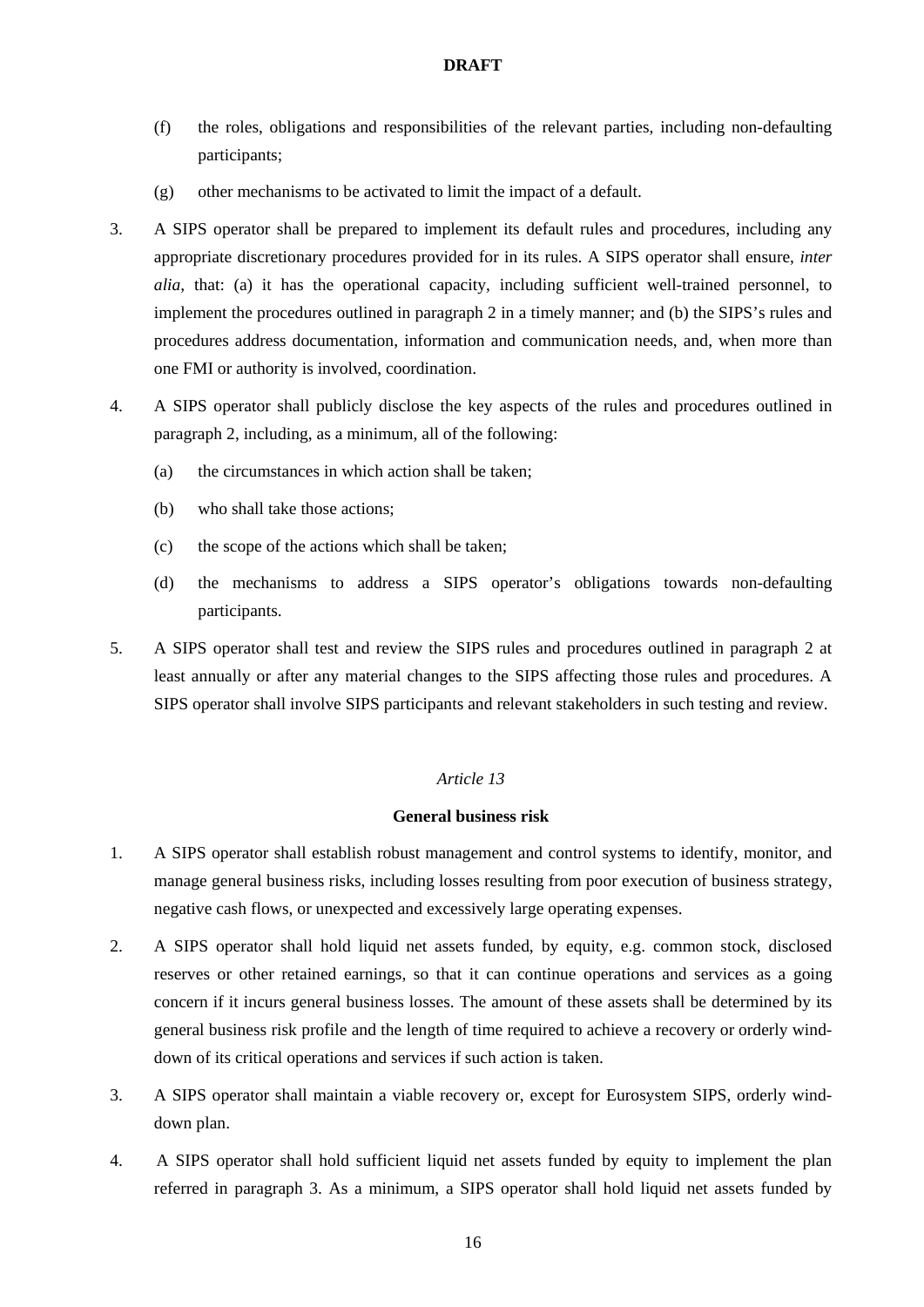equity with a value equal to at least six months of current operating expenses. These assets are in addition to resources held to cover participant defaults or other risks covered under Articles 6 and 8. Equity held under international risk-based capital standards may be included to avoid duplicate capital requirements.

- 5. Assets held to cover general business risk shall be of sufficient liquidity and high quality to be available in a timely manner. The SIPS operator shall be able to realise such assets with little, if any, adverse price effect, so that it can continue operations as a going concern if it incurs general business losses.
- 6. A SIPS operator shall establish a viable plan for raising additional equity should its equity fall close to or below the amount referred to in paragraph 4. The plan shall be submitted to the Board for approval and be updated at least annually.
- 7. Paragraphs 2 and 4 to 6 shall not apply to Eurosystem SIPS.

# *Article 14*

# **Custody and investment risks**

- 1. A SIPS operator shall hold its own and participants' assets with supervised and regulated entities (hereinafter the 'custodians'), that have accounting practices, safekeeping procedures and internal controls that fully protect these assets against the risk of loss in the event of a custodian's or subcustodian's insolvency, negligence, fraud, poor administration or inadequate recordkeeping.
- 2. A SIPS operator shall have timely access to its assets and the assets provided by the participants.
- 3. A SIPS operator shall evaluate and understand its exposures to its custodian banks, taking into account the full scope of its relationships with each.
- 4. A SIPS operator shall establish its investment strategy, which shall be consistent with its overall risk-management strategy and fully disclosed to the participants. It shall review the investment strategy at least annually.
- 5. A SIPS operator's investments under its investment strategy shall be secured by, or be claims on, high-quality obligors. A SIPS operator shall define the criteria for high-quality obligors. Investments shall be in instruments with minimal credit, market and liquidity risks.
- 6. Paragraphs 3 to 5 shall not apply to Eurosystem SIPS.

# *Article 15*

# **Operational risk**

1. A SIPS operator shall establish a robust framework with appropriate systems, policies, procedures and controls to identify, monitor and manage operational risk.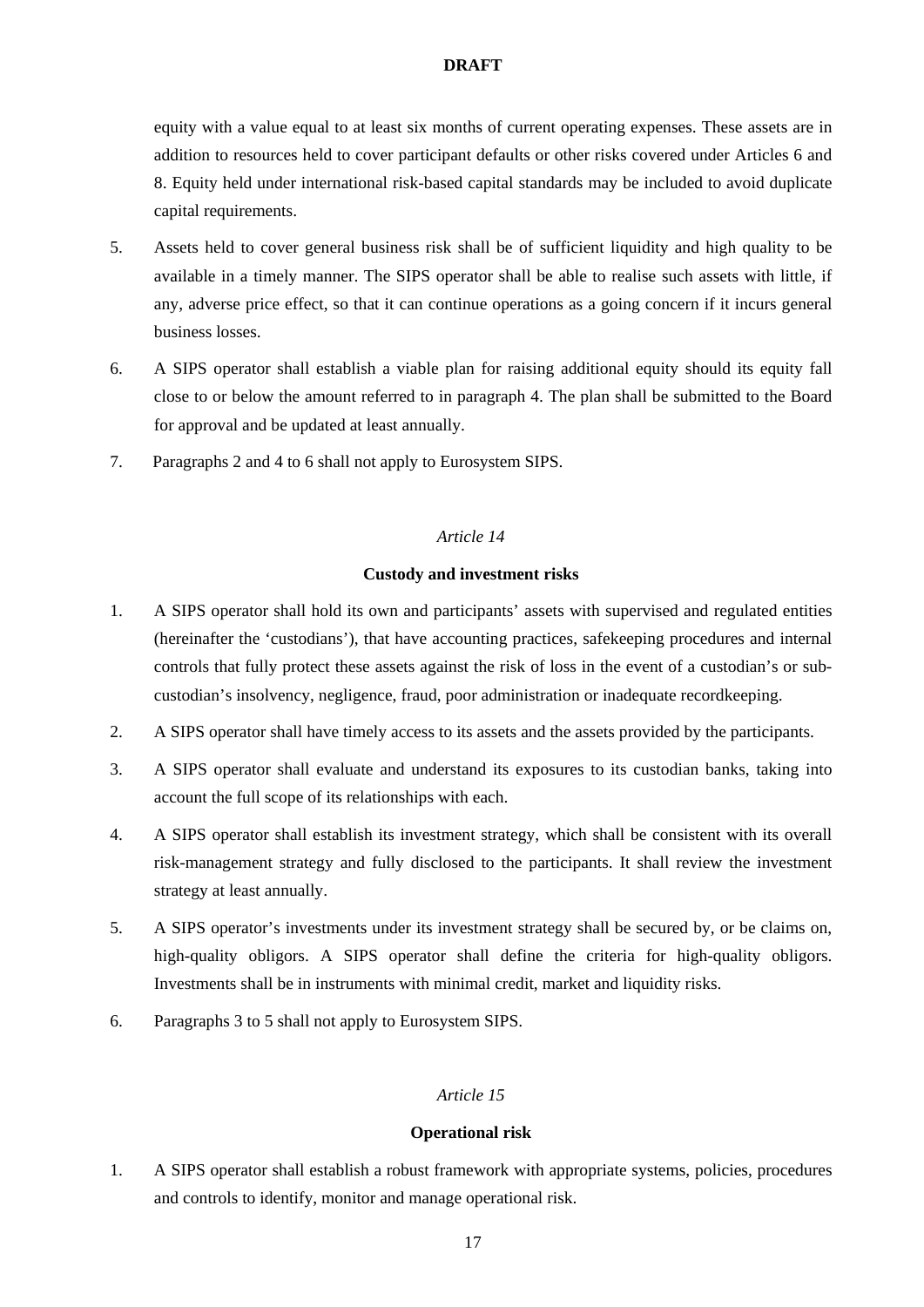- 2. A SIPS operator shall establish service level and operational reliability objectives and policies designed to achieve those objectives. It shall review the objectives and policies at least annually.
- 3. A SIPS operator shall ensure that a SIPS, at all times, has scalable capacity to handle increases in payment volumes that occur due to stress events, and that it can achieve its service level objectives.
- 4. A SIPS operator shall establish comprehensive physical and information security policies that adequately identify, assess and manage all potential vulnerabilities and threats. It shall review the policies at least annually.
- 5. A SIPS operator shall establish a business continuity plan that addresses events posing a significant risk of disrupting the SIPS' operations. The plan shall include the use of a secondary site and be designed to ensure that critical information technology systems can resume operations within two hours of those events. The plan shall be designed in such a way that the SIPS is always able to settle all payments due by the end of the operational day on which the disruption occurs. The SIPS operator shall test the plan and review it at least annually.
- 6. A SIPS operator shall identify critical participants based, in particular, on payment volumes and values and their potential impact on other participants and the SIPS as a whole, in the event of a significant operational problem experienced by such participants.
- 7. A SIPS operator shall identify, monitor, and manage the risks that critical participants, other FMIs, and service and utility providers might pose to the SIPS' operations.

# *Article 16*

# **Access and participation criteria**

- 1. A SIPS operator shall establish and publicly disclose non-discriminatory access and participation criteria to the SIPS's services for direct, and, where relevant, indirect participants and for other FMIs. It shall review the criteria at least annually.
- 2. The access and participation criteria of paragraph 1 shall be justified in terms of the safety and efficiency of the SIPS and the markets it serves, and be tailored to and commensurate with the SIPS's specific risks. If a SIPS operator admits non-regulated entities, it shall take into account any additional risks that may arise from their participation and design the participation requirements and risk-management controls of the SIPS accordingly. In compliance with the principle of proportionality, a SIPS operator shall set requirements that restrict access to the minimum possible extent. If a SIPS operator denies access to an entity, it shall give reasons in writing for this, based on a comprehensive risk analysis.
- 3. A SIPS operator shall monitor participants' compliance with the SIPS's access and participation criteria on an ongoing basis. It shall establish and publicly disclose non-discriminatory procedures to facilitate the suspension and orderly termination of a participant's right of participation where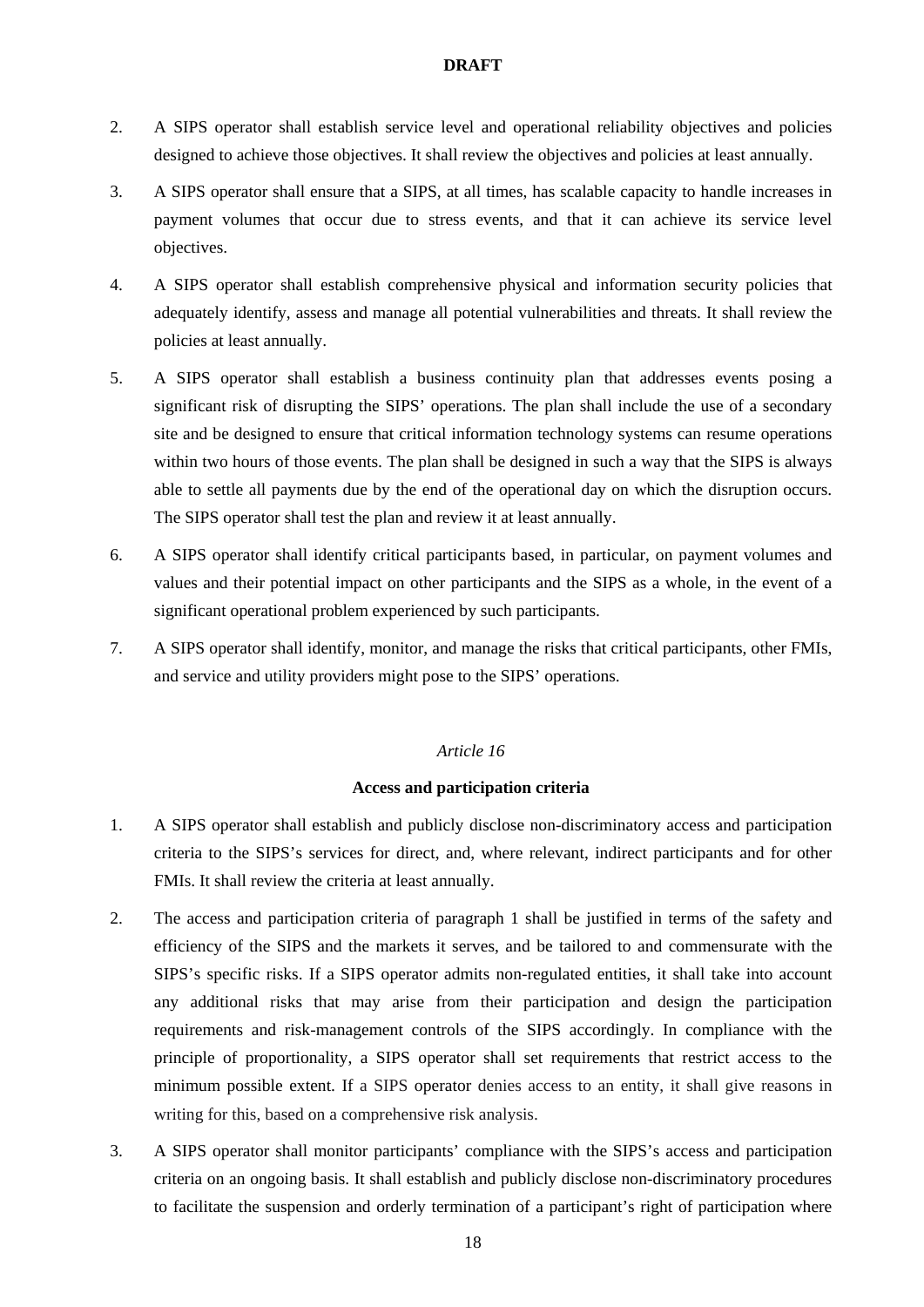the participant fails to comply with the access and participation criteria. It shall review the procedures at least annually.

# *Article 17*

### **Tiered participation arrangements**

- 1. For the purpose of risk management, a SIPS operator shall ensure that the SIPS's rules, procedures and contractual arrangements allow it to gather information about indirect participation in order to identify, monitor and manage any material risks to the SIPS arising from participation. This information shall, as a minimum, cover all of the following:
	- (a) the proportion of activity that direct participants conduct on behalf of indirect participants;
	- (b) the number of indirect participants that settle via individual direct participants;
	- (c) the volumes or values of payments in the SIPS originating from each indirect participant;
	- (d) the volumes or values of payments under point (c) in proportion to those of the direct participant through which the indirect participant accesses the SIPS.
- 2. A SIPS operator shall identify material dependencies between direct and indirect participants that might affect the SIPS.
- 3. A SIPS operator shall identify indirect participants who pose material risks to the SIPS and the direct participants through which they access the SIPS with a view to managing these risks.
- 4. A SIPS operator shall review the risks arising from tiered participation arrangements at least annually. It shall take mitigating action when needed to ensure that the risks are properly managed.

## *Article 18*

#### **Efficiency and effectiveness**

- 1. A SIPS operator shall have a process to identify and meet the needs of the markets the SIPS serves, in particular, with regard to:
	- (a) choice of a clearing and settlement arrangement;
	- (b) operating structure;
	- (c) scope of products cleared or settled;
	- (d) use of technology and procedures.
- 2. A SIPS operator shall have clearly defined goals and objectives that are measurable and achievable, such as in the areas of minimum service levels, risk-management expectations and business priorities.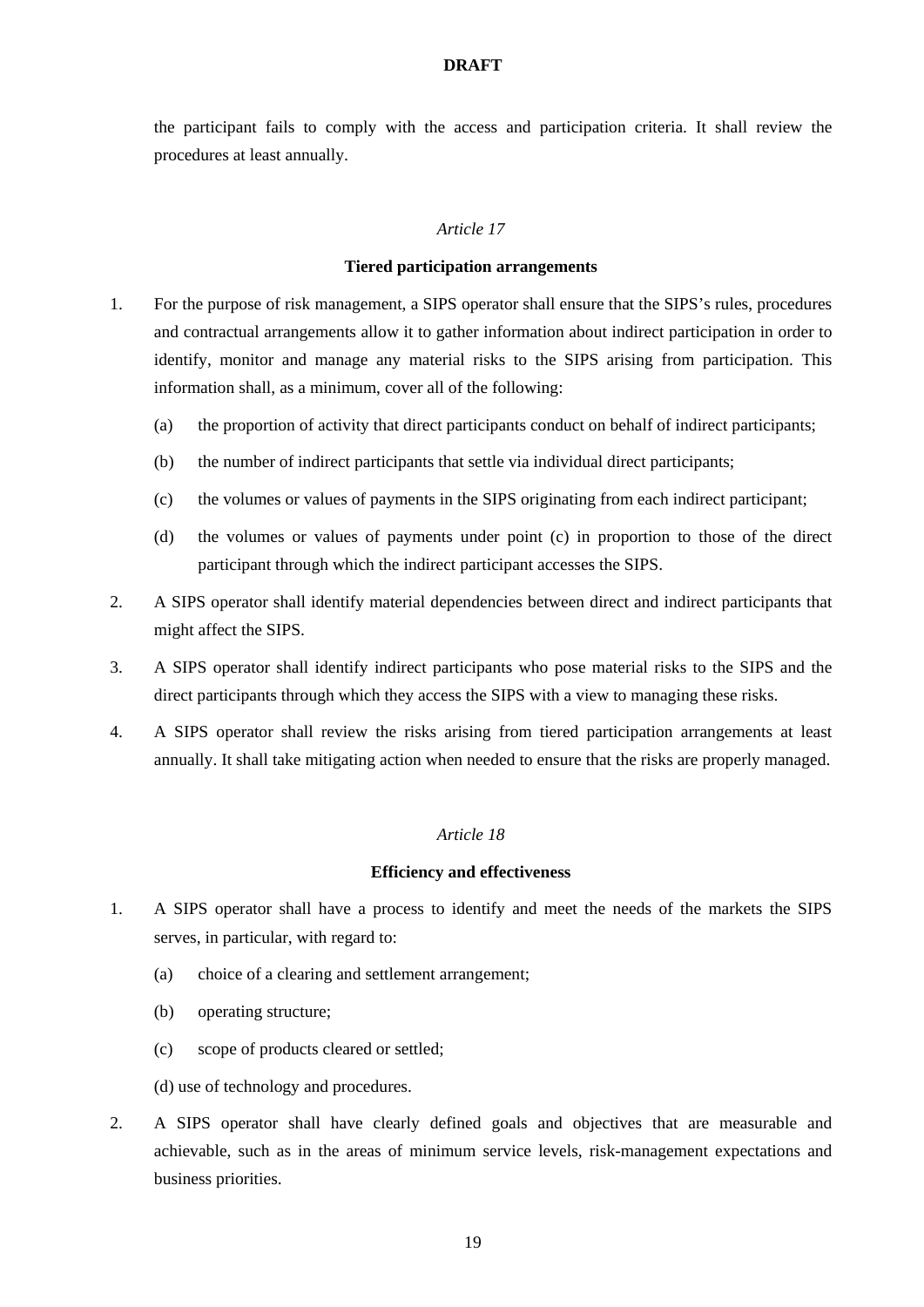3. A SIPS operator shall have established mechanisms for the regular, at least annual, review of the requirements laid down in paragraphs 1 and 2.

# *Article 19*

## **Communication procedures and standards**

A SIPS operator shall use or accommodate, relevant internationally accepted communication procedures and standards in order to facilitate efficient payment, clearing, settlement and recording.

## *Article 20*

## **Disclosure of rules, key procedures and market data**

- 1. A SIPS operator shall adopt clear and comprehensive rules and procedures that are fully disclosed to participants. Relevant rules and key procedures shall also be publicly disclosed.
- 2. A SIPS operator shall disclose clear descriptions of the system's design and operations, as well as the SIPS operator's and participants' rights and obligations, so that participants can assess the risks they would incur by participating in the SIPS.
- 3. A SIPS operator shall provide all necessary and appropriate documentation and training to facilitate participants' understanding of the SIPS' rules and procedures and the risks they face from participating in the SIPS.
- 4. A SIPS operator shall publicly disclose the SIPS's fees at the level of individual services it offers as well as its discount policies. The SIPS operator shall provide clear descriptions of priced services for comparability purposes.
- 5. A SIPS operator shall complete and disclose publicly responses to the CPSS-IOSCO Disclosure framework for financial market infrastructures at least annually. A SIPS operator also shall, at a minimum, disclose basic data on transaction volumes and values.

# *Article 21*

# **Disclosure to the competent authority**

The competent authority shall have the right to obtain from a SIPS operator all information and documents necessary to assess compliance with the requirements under this Regulation. A SIPS operator shall report information to competent authorities in line with their specification.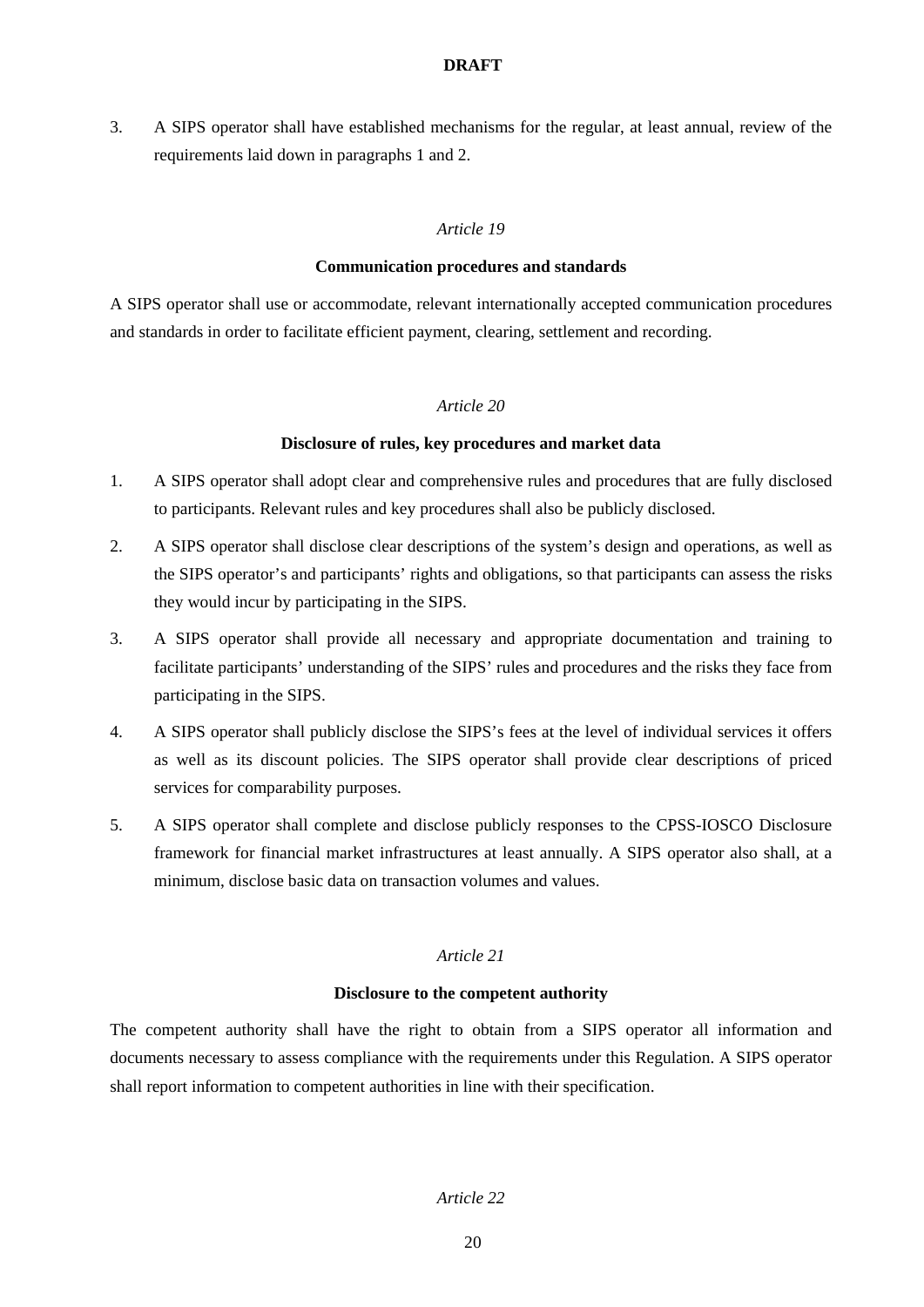## **Corrective measures**

- 1. Where a SIPS operator has not complied with this Regulation, the competent authority shall:
	- (a) inform the SIPS operator of the nature of the non-compliance; and
	- (b) provide the SIPS operator the opportunity to be heard and provide explanations.
- 2. Based on the information provided by the SIPS operator, the competent authority may instruct the SIPS operator to implement specific corrective measures in order to remedy the non-compliance and/or avoid repeating it.
- 3. The competent authority may impose corrective measures immediately where it identifies, with a reasoned opinion, that the case of non-compliance is serious enough to require immediate action.
- 4. The competent authority shall immediately inform the ECB of any corrective measures imposed on a SIPS operator.
- 5. Corrective measures may be imposed independent of or in parallel with sanctions in accordance with Council Regulation (EC) No 2532/98 concerning the powers of the European Central Bank to impose sanctions.

## *Article 23*

### **Sanctions**

In case of an infringement of this Regulation, the ECB shall impose sanctions, in accordance with Council Regulation (EC) No 2532/98 of 23 November 1998 concerning the powers of the European Central Bank to impose sanctions<sup>[6](#page-20-0)</sup> and Regulation (EC) No 2157/1999 of the European Central Bank of 23 September 1999 on the powers of the European Central Bank to impose sanctions  $(ECB/1999/4)^7$  $(ECB/1999/4)^7$  The ECB shall publish a notice on the methodology for the calculation of the amount of the sanctions.

# *Article 24*

# **Final provisions**

- 1. This Regulation shall enter into force on the 20th day following its publication in the *Official Journal of the European Union*.
- 2. SIPS operators shall have one year from the date on which this Regulation enters into force to comply with the requirements laid down in this Regulation.

**.** 

<span id="page-20-0"></span><sup>6</sup> OJ L 318, 27.11.1998, p. 4.

<span id="page-20-1"></span><sup>7</sup> OJ L 264, 12.10.1999, p. 21.